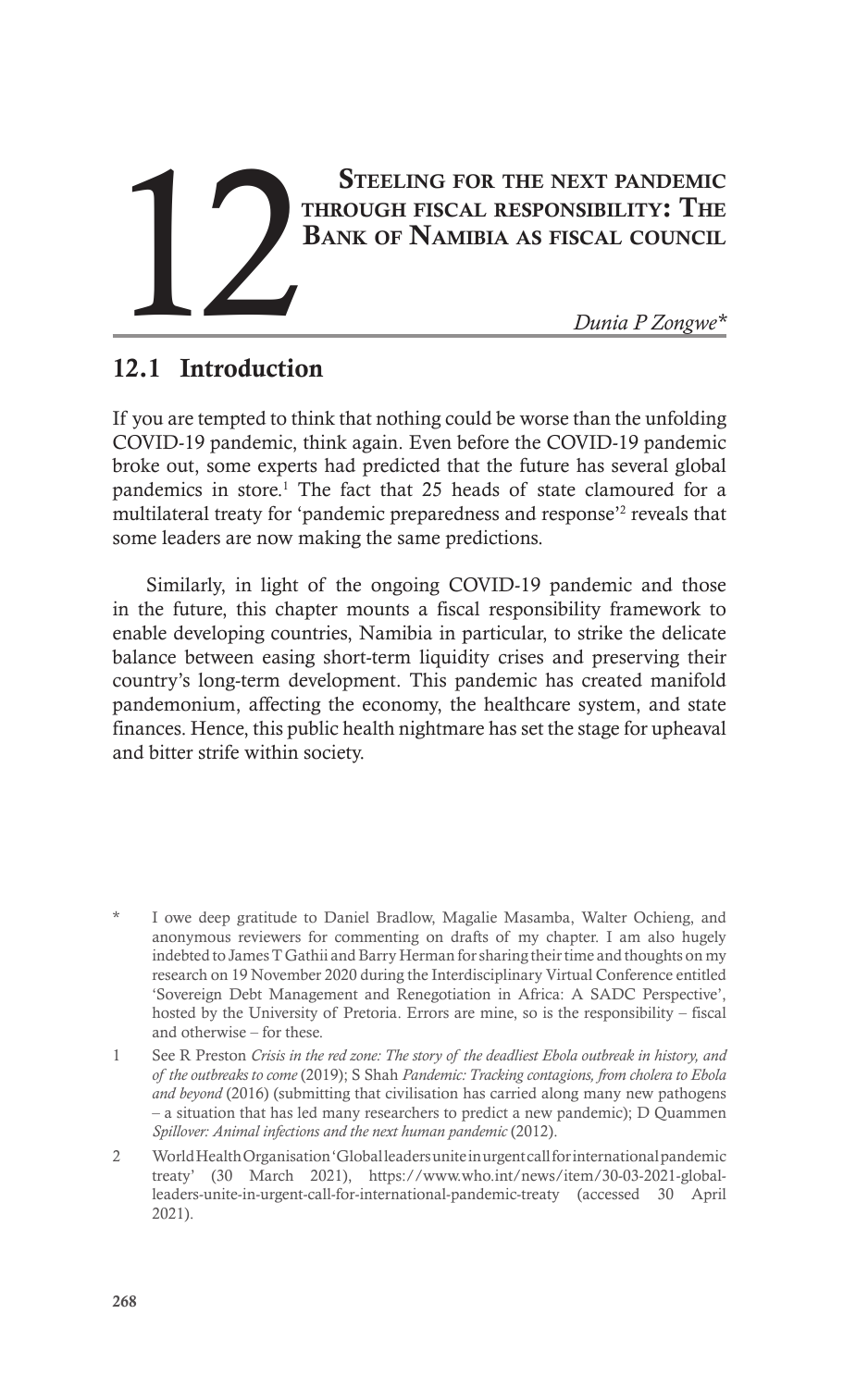Inexorably, most governments will have to borrow money if they genuinely wish to pull through COVID-19, the world's worst economic crisis since the Great Depression. On the African continent, the most industrialised nation, South Africa, had to resort to emergency funding from the International Monetary Fund  $(MF)$ ,<sup>3</sup> and so did its western neighbour, Namibia.4 In fact, several affected countries have received funds from the IMF.<sup>5</sup>

Disasters such as the latest coronavirus cause government spending to shoot up. The authorities need to spend huge sums to engage in relief activities, recover losses suffered or repair damage caused, and shore up the economy. Crucially, however, disasters tend to push up public debt to unsustainable levels<sup>6</sup>

While economists and economically-oriented lawyers spoke about this thorny dilemma, the legal literature has remained silent as to how developing countries could use or tweak their laws to tackle this singular and multi-faceted crisis. In a related vein, no one seems to have studied the possibility of modifying budget system laws in order to face the crisis.

The time is opportune to ponder on budget system laws in developing countries and reflect on how governments can adapt to suit the unique and uncertain circumstances brought about by the COVID-19 pandemic and the ensuing Great Lockdown. This holds especially true given the evidence that this pandemic may be one only of several pandemics to come.

Accordingly, this chapter seeks to resolve this trade-off between emergency liquidity and long-term solvency by exploring the possibility of

- 3 International Monetary Fund 'IMF executive board approves US \$4,3 billion in emergency support to South Africa to address the COVID-19 pandemic' (27 July 2020), https://www.imf.org/en/News/Articles/2020/07/27/pr20271-south-africaimf-executive-board-approves-us-billion-emergency-support-covid-19-pandemic (accessed 15 June 2021).
- 4 International Monetary Fund 'IMF executive board approves US \$270,83 million disbursement to Namibia to address the COVID-19 pandemic' (31 March 2021), https:// www.imf.org/en/News/Articles/2021/04/01/pr2195-namibia-imf-executiveboard-approves-disbursement-to-address-covid-19-pandemic (accessed 15 June 2021).
- 5 For an overview of the lending and debt service relief financed by the International Monetary Fund (IMF), see International Monetary Fund 'COVID-19 financial assistance and debt service relief' (27 May 2021), https://www.imf.org/en/Topics/ imf-and-covid19/COVID-Lending-Tracker (accessed 15 June 2021).
- 6 See E Borensztein et al 'Debt sustainability under catastrophic risk: The case for government budget insurance' (2007) Inter-American Development Bank Working Paper 607 4 (observing that disasters increase government debt and the risk that the debt reaches unsustainable levels).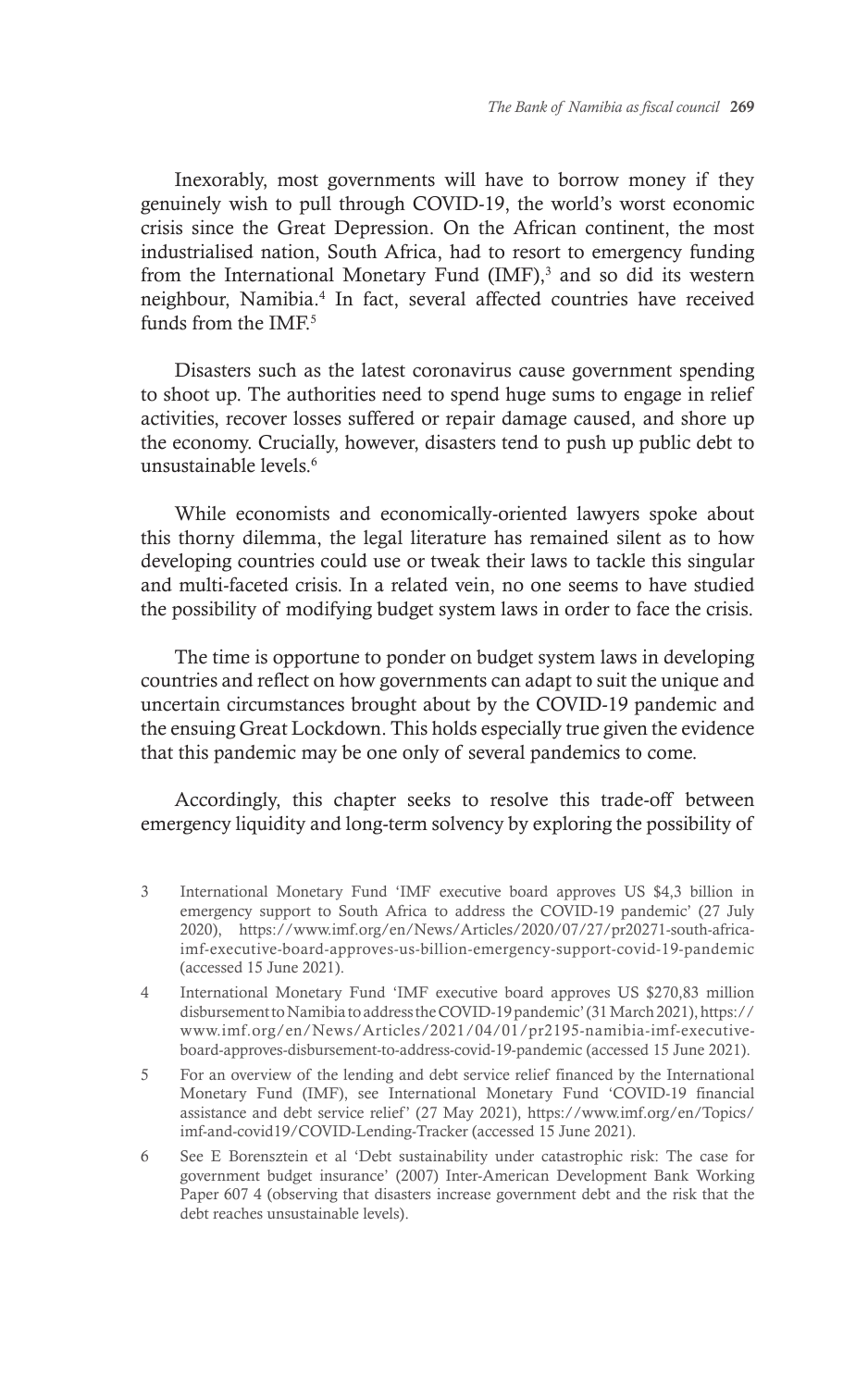enacting fiscal responsibility laws. To help policy makers juggle between these two diametrically-opposed poles, I have divided the substance of this chapter in five parts. The first part looks at the COVID-19 pandemic that forms the context of this chapter, focusing on its effects on Namibia's fiscus. The second part presents the core dilemma that has ensnared developing countries, namely, the uneasy balancing act that consists in defusing the present liquidity crises while ensuring long-term growth and development.

Third, the chapter analyses best practices around the globe in budget system laws to gain insights about the broad policy directions that responsible governments take when facing major economic shocks, such as the Great Depression in the 1930s,<sup>7</sup> the Great Recession in 2007-2009, and the unfolding Great Lockdown. In this part I also sketch Namibia's budget system laws before affirming that Namibia lacks any legal framework for fiscal responsibility. Next, by relying on those best practices, the chapter outlines the framework for a fiscal responsibility law (FRL) that a developing country such as Namibia could pass to safeguard debt sustainability.

Subsequently, the chapter assesses the FRL outlined in the previous part. I advance the thesis that, as it currently stands, Namibia's legal system can most effectively balance the liquidity-strategy dilemma by enabling the Bank of Namibia, the central bank, to act as a fiscal council. The Southern African Development Community (SADC) appears to have carved out that role for central banks in the region. In 2009 SADC adopted a model law<sup>8</sup> that Namibia utilised to enact a new law in 2020 which makes it possible for the central bank to act as a fiscal council.<sup>9</sup> In that capacity, the Bank of Namibia can guide the government in fixing the appropriate level of public debt that Namibia can take on. This level strikes a balance between the two poles of the dilemma mentioned above – a dilemma that pits short-term emergency against long-term strategy. I round off this chapter with brief remarks.

# 12.2 The context of the (next) global pandemic(s)

The latest coronavirus pandemic is not the first outbreak of this kind. For example, the SARS preceded COVID-19. From 2002 to 2004, that severe acute respiratory syndrome (SARS) pandemic erupted in China, spread to other Asian countries and to several other countries (including Canada

- 7 The Great Depression lasted from 1929 to 1939.
- 8 See SADC Central Bank Model Law 2009.
- 9 See Bank of Namibia Act 1 of 2020.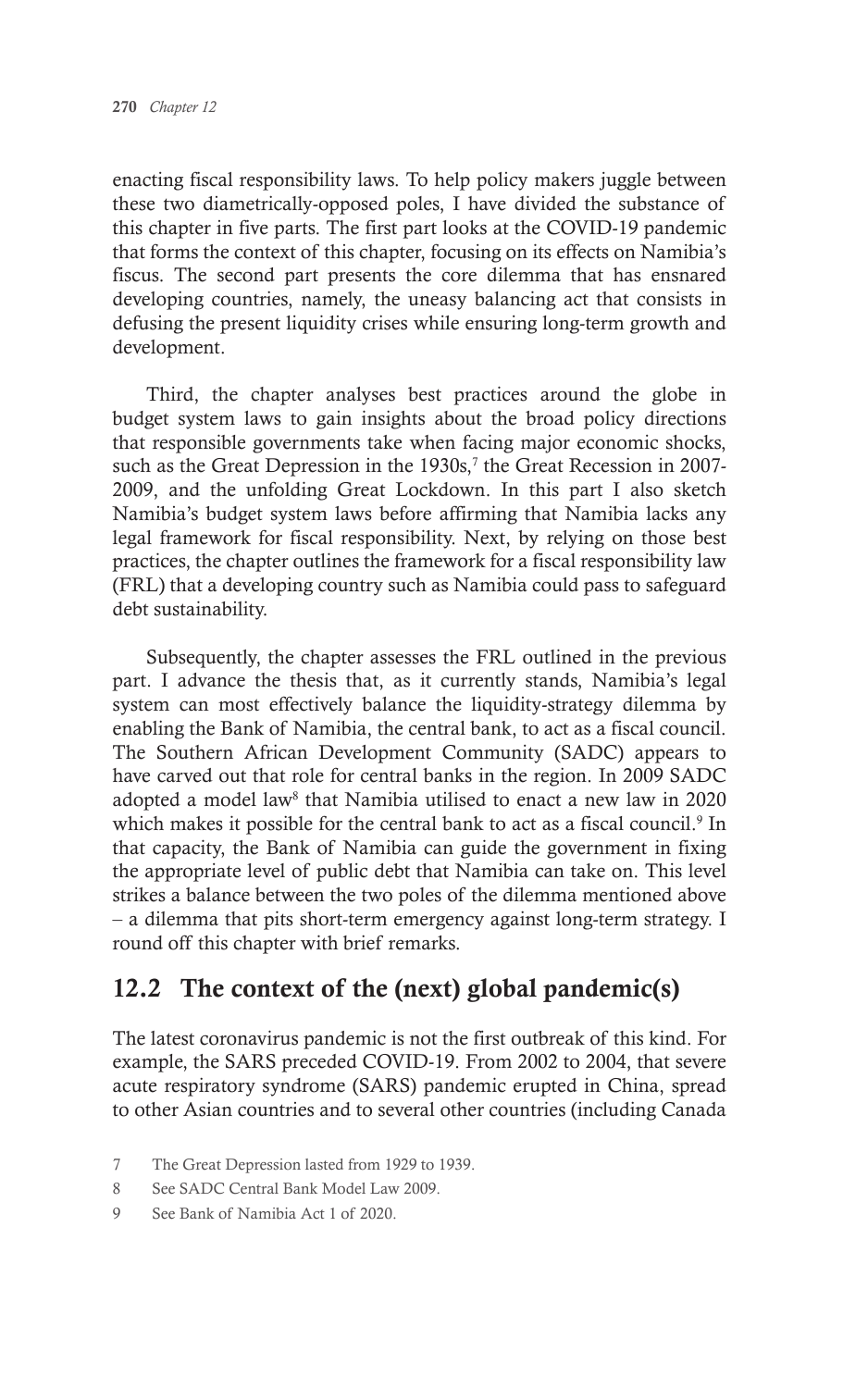and the United Kingdom), claiming the lives of 774 people.10 However, what sets this latest coronavirus outbreak miles away from its predecessors relates to its wide sweep. None of the earlier coronavirus outbreaks<sup>11</sup> had led to both contagion and economic recession worldwide. Fortunately, COVID-19 remains far behind the devastating toll of the Black Death, which broke out in the fourteenth century and killed at least 75 million people.12

The COVID-19 pandemic has given headaches not only to the peoples it infected, but also to the policy makers and the governments tasked with protecting those peoples. The proper policy response calls for targeted measures in matters concerning the country's constitution, the economy, the budget, public health systems, society, and the security apparatus.<sup>13</sup> However, even if it touches on how COVID-19 has affected some of these facets of national life, this chapter mostly focuses on the budgetary policy responses that the government can or should mount against this global pandemic.

## 12.2.1 Pandemics and pandemonium

Like SARS or the avian flu, global pandemics drastically disrupt international trade, and severely affect the world economy and the national budgets of individual countries. In Namibia the government announced that it would borrow an extra 40 billion Namibian dollars (that is, ZAR 40 billion) over three years to deal with the liquidity and monetary crises brought about by the COVID-19 pandemic.<sup>14</sup> Borrowing such a huge amount would push up the country's public debt to its highest level since Namibia achieved statehood in March 1990.

- 10 NHS 'SARS (severe acute respiratory syndrome)' (24 October 2019), https://www. nhs.uk/conditions/sars/ (accessed 24 January 2021).
- 11 Note that although the Spanish flu caused a pandemic in 1918 that spread around the globe, the 1918 virus (ie, Influenza A Subtype H1N1) differs from coronaviruses generally and the latest coronavirus (ie, SARS-CoV-2). Furthermore, the 1918 virus descends from a family of viruses that differs from the family to which SARS-CoV-2 belongs.
- 12 See MS Rosenwald 'History's deadliest pandemics, from ancient Rome to modern America' *The Washington Post* (7 April 2020), https://www.washingtonpost.com/ graphics/2020/local/retropolis/coronavirus-deadliest-pandemics/ (accessed 24 January 2021).
- 13 For a rundown of anti-COVID-19 policy responses around the globe, see the IMF policy tracker: International Monetary Fund 'Policy responses to COVID-19', https:// www.imf.org/en/Topics/imf-and-covid19/Policy-Responses-to-COVID-19 (accessed 29 April 2021).
- 14 See L Amukeshe 'Govt in deeper debt ditch' *The Namibian* (21 October 2020) 1.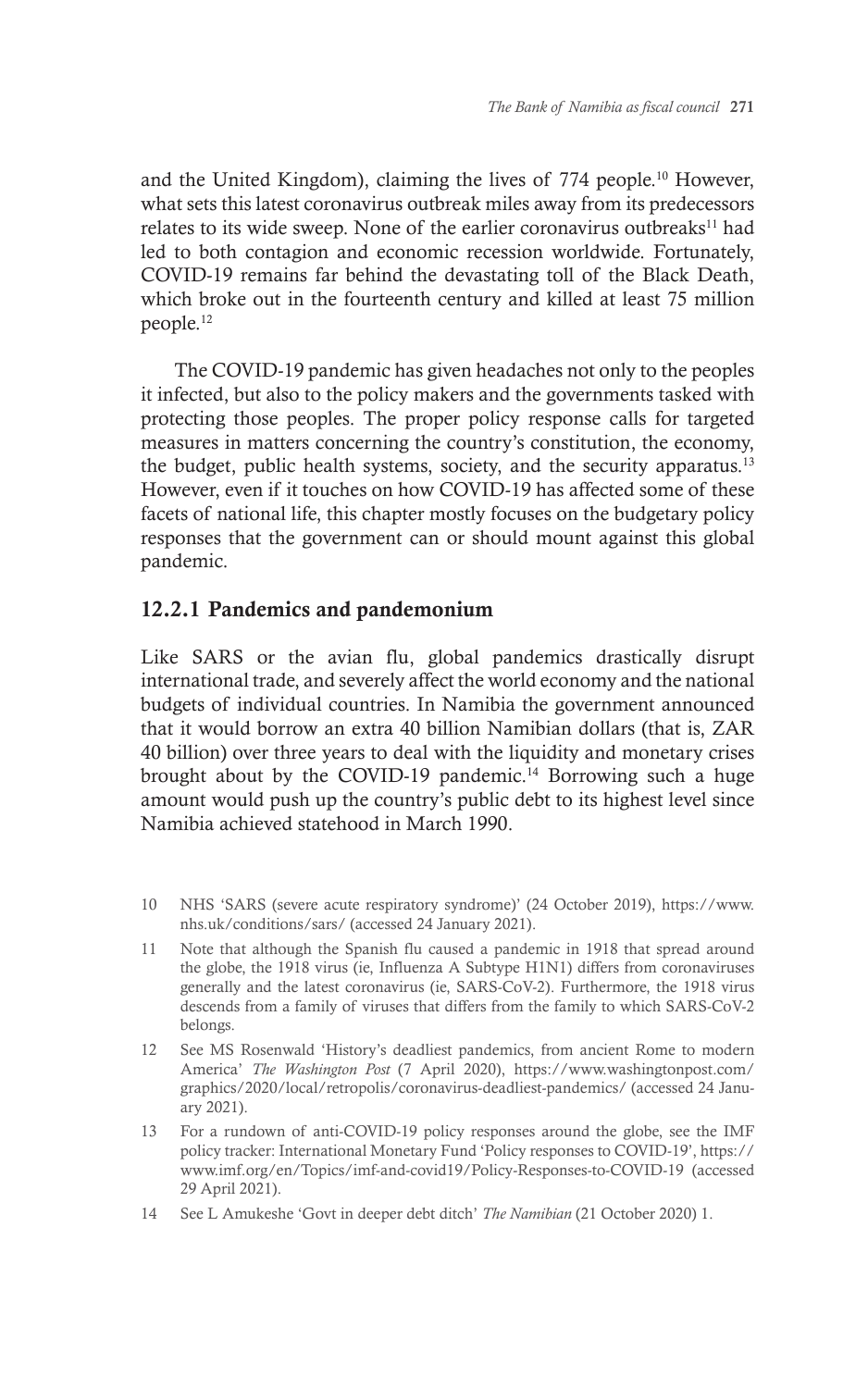COVID-19 represents an elusive worst-case scenario: The fiscal position of the government worsens as revenue drops and as the crisis induces the government to spend more to assist citizens and businesses; inflation then edges  $up$ <sup>15</sup> and the trade balance deteriorates as the crisis hampers exporting capacity while imports go up, which exerts pressure on the exchange rate, prompting investors' concerns about the government's ability to repay public debt.16 In Namibia the COVID-19 pandemic added to the pre-existing worst economic recession since independence and to revelations about the 'Fishrot Files', $17$  arguably the country's ugliest corruption scandal.

As this nightmare scenario unfolds, many businesses, such as the state-owned national carrier Air Namibia, close down and lay off workers, resulting in the government losing substantial tax revenue. These losses leave the government with little to no room for manoeuvre through the budget. This reduced fiscal space leads to far-reaching consequences, as governments run short of money to spend on social services, among others, which often sparks disenchantment, discontent, upheaval and pandemonium.

Repairing or reconstructing what disasters have damaged or destroyed widen budget deficits over several budget cycles.<sup>18</sup> Similarly, experts fear that this global pandemic will dim the growth prospects of developing countries for several years to come, as they crumble under the weight of much heavier debt burdens. For instance, Namibia is expected to pay at

- 15 See MB Reinsdorf 'COVID-19 and the CPI: Is inflation underestimated?' (2020) International Monetary Fund Working Paper WP/10/248 13 (showing that, during the height of the pandemic, true inflation rose higher than what the consumer price index recorded in almost all regions). See also C Öner 'Inflation: Prices on the rise' (2017) *Finance and Development* 31 (explaining that inflation results when, among others, the government raises spending and the ensuing rise in demand outstrips an economy's production capacity).
- 16 Borensztein et al (n 6) 6.
- 17 The ongoing 'Fishrot' scandal is a kickback scheme that implicates prominent ministers (ie, the Justice Minister and the Fisheries Minister), business people, lawyers and their firms, and senior members of government and the ruling SWAPO party in Namibia as well as powerful fishing interests in Iceland. The scandal broke on the front pages of newspapers in November 2019 before the general and legislative elections took place in Namibia that same month. See eg J Kleinfeld 'Namibian president caught in new fishing corruption allegations' *Al Jazeera* (2 April 2021), https://www.aljazeera.com/ news/2021/4/2/namibian-president-caught-in-new-fishing-corruption-allegations (accessed 29 April 2021).
- 18 See Borensztein et al (n 6) 5 (explaining that expenditures associated with those storms that hit Belize in 2000 and 2001 increased budget deficits and took three fiscal cycles).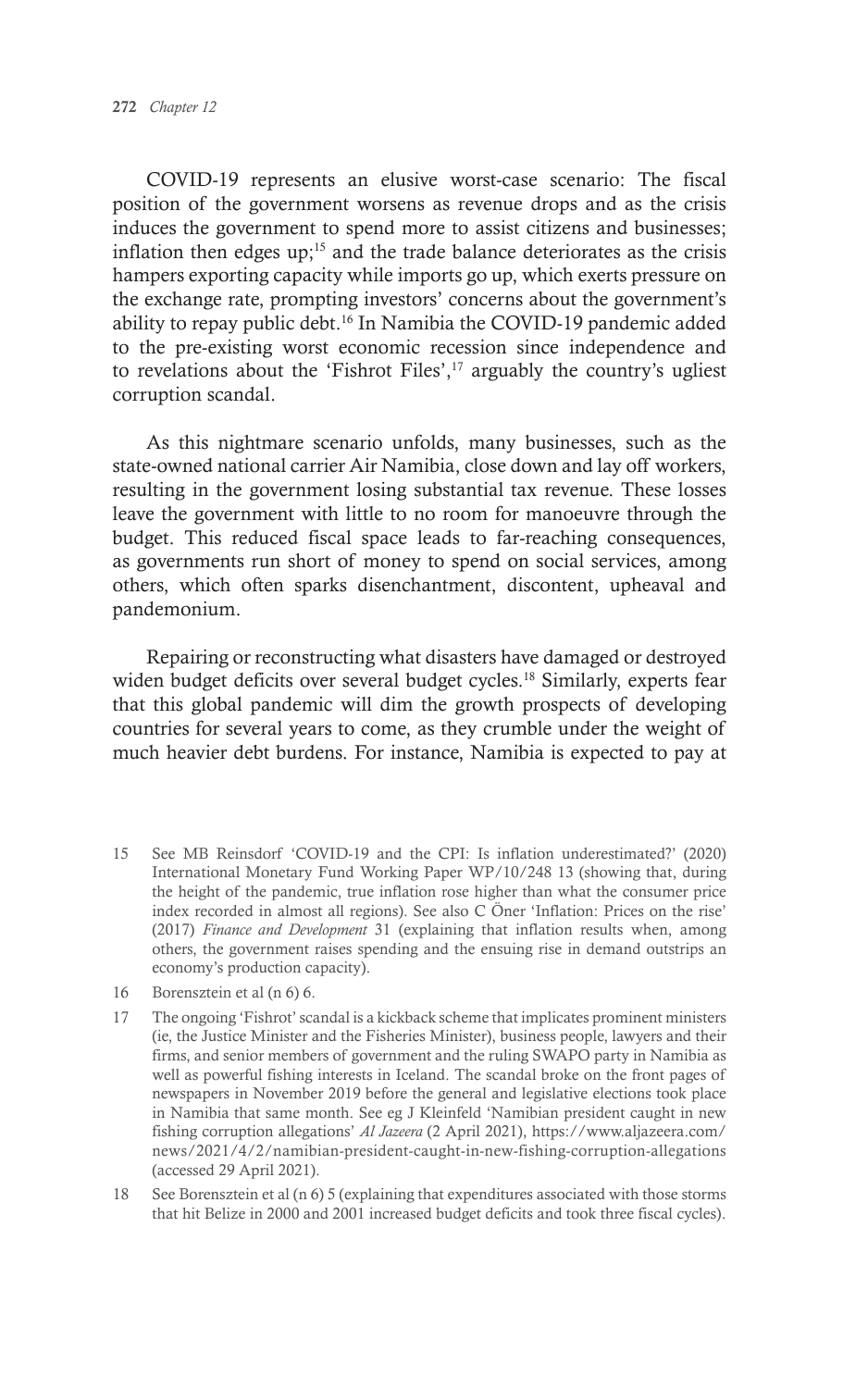least 35 billion Namibian dollars over the next three years only to cover debt interest.<sup>19</sup>

The consequences of a global pandemic for the economy and state finances can span an entire decade. In the Global South, like the Global North, the COVID-19 pandemic has decimated public finances; the pandemic's fiscal fallout and the ensuing chaos will be keenly felt in the next decade, whether or not medical researchers or pharmaceutical companies develop effective vaccines or start more effective treatments for the disease. Developing countries, in particular, will struggle to recover from the deterioration of their finances and may watch powerlessly as their population, especially the youth, live through a 'lost decade' – a long period of mass unemployment and low growth caused by duties to repay the large debts at the detriment of spending in key sectors, such as social services, health and education.

## 12.2.2 The fiscal fallout of COVID-19: The Namibian experience

According to Mwinga et al, Namibia has been 'sleepwalking its way into troublesome debt-to-gross domestic product (GDP) ratios'.20 Since independence the debt-to-GDP ratio shot up, from 7 per cent in 1990/91 to 45 per cent in 2018/2019.21 Even before the onset of the COVID-19 pandemic, the IMF had projected that Namibia's debt-to-GDP ratio would jump from 39,9 per cent in 2015 to 56 per cent in 2024. Now, with the emergency borrowing necessitated by the pandemic, Namibia has already surpassed the projected 2024 ratio.<sup>22</sup> In October 2020 the Finance Minister estimated public debt at 68,8 per cent of GDP.23 Running parallel, the cost of servicing this public debt has ballooned from 2 per cent of government revenue (that is, 200 million N\$/Rand) in 1990/1991 to 11 per cent of revenue (that is, 6,5 billion N\$/Rand).<sup>24</sup>

- 20 M Mwinga et al *Namibia: Fiscal policy analysis* (2019) 22.
- 21 As above.
- 22 International Monetary Fund *Namibia: Staff report for the 2019 Article IV consultation*  (2019) 31.
- 23 Ipumbu Shiimi, Minister of Finance 'FY2020/2021 Mid-Year Budget Review and Medium Term Budget Policy Statement', https://mof.gov.na/documents/35641/36 583/2020\_21+Mid-Year+Budget+Review+and+Medium-Term+Policy+Statement+. pdf/7bade6a3-7108-f792-d0f2-6a534fda937c (accessed 8 March 2021).
- 24 Mwinga et al (n 20) 25.

<sup>19</sup> Amukeshe (n 14) 1.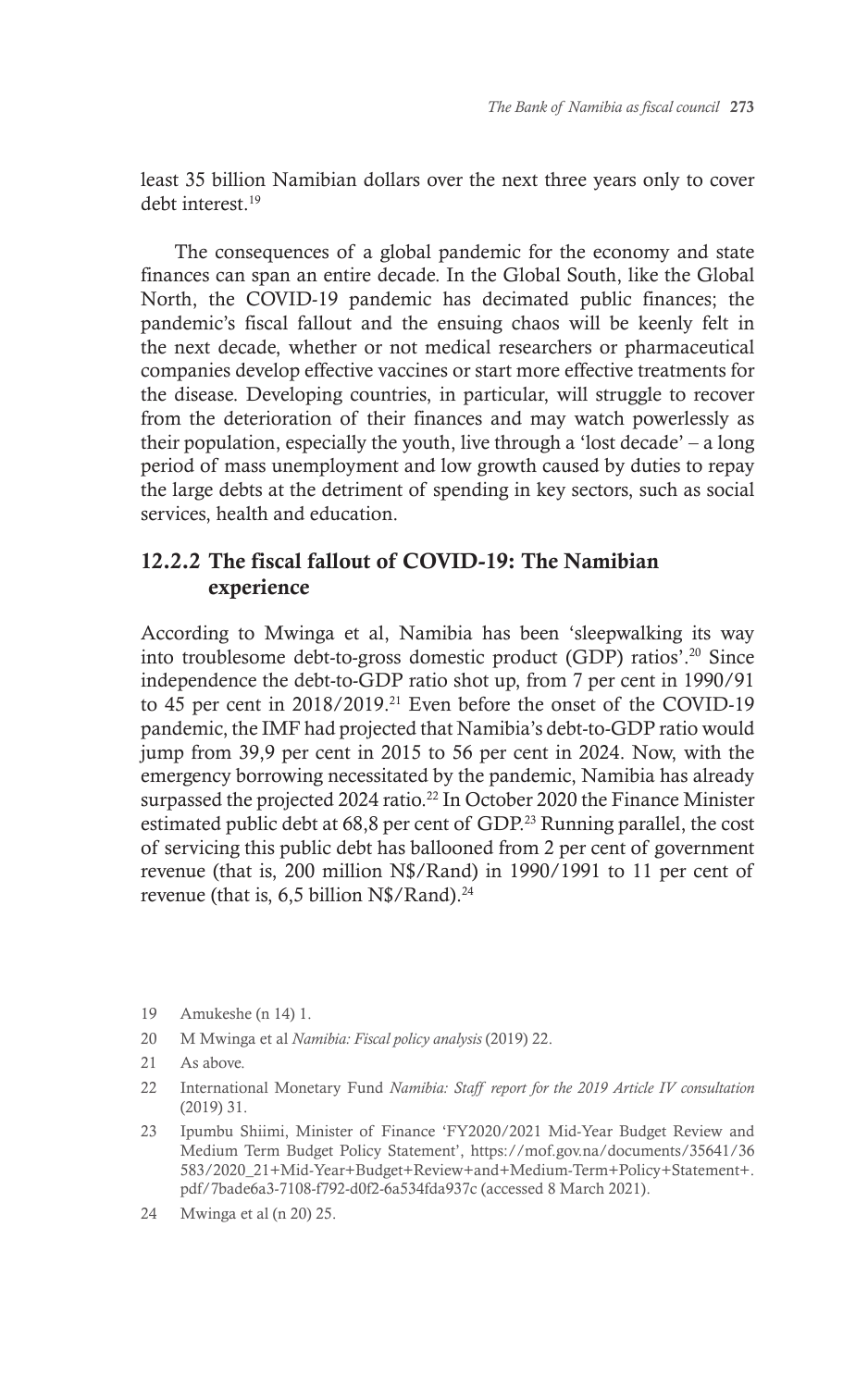That said, Namibia's debt-to-GDP ratio of 45 per cent compares favourably with the ratios of most African countries. In 2019 the debtto-GDP ratio averaged 48,2 per cent in sub-Saharan Africa, 56,3 per cent in SADC, and 54,9 per cent in the Southern African Customs Union  $(SACU).<sup>25</sup>$ 

In July 2020 Namibia approached the IMF for a loan of 4,5 billion N\$/Rand (about 273 million US dollars). In requesting the IMF for a loan, the Namibian government sought to fund heightened spending due to the COVID-19 pandemic.<sup>26</sup> In the 2020/2021 mid-term budget review tabled in Parliament by Finance Minister Iipumbu Shiimi, the government plans to borrow 40 billion N\$/Rand in the next three years, pushing up the country's debt burden to 158 billion N\$/Rand.27 Over the same period, the government will pay at least 35 billion N\$/Rand in interest payments only.28

The pandemic leaves the Namibian government with no choice than to borrow. The government must now trade off a long-term strategy against short-term stability. The next part shows how this dilemma plays out.

# 12.3 Short-term liquidity versus debt sustainability

Policy experts can barely imagine a central bank doubling as a fiscal council, even if the existing economic and legal literature on fiscal responsibility, debt sustainability, and catastrophes opens up vistas of possibilities and worlds of alternative policy responses. That literature has not yet seriously mooted the possibility of a 'fiscal' central bank, but I hope that this chapter will allow policy makers to start imagining such a central bank – a bank that enables the government that it advises to become much better at managing the core issue: the delicate balance between short-term liquidity and long-term development strategy.

## 12.3.1 A delicate balance

Seemingly, to come to grips with the COVID-19 pandemic, governments in Africa and the rest of the planet will not avoid contracting heavier debt burdens. Müller et al predict that during downturns, both left-leaning and

- 27 Amukeshe (n 14) 1.
- 28 As above.

<sup>25</sup> Mwinga et al (n 20) 26.

<sup>26</sup> L Amukeshe 'IMF still sitting on N\$ 4,5 billion loan request' *The Namibian* (2 December 2020) 13.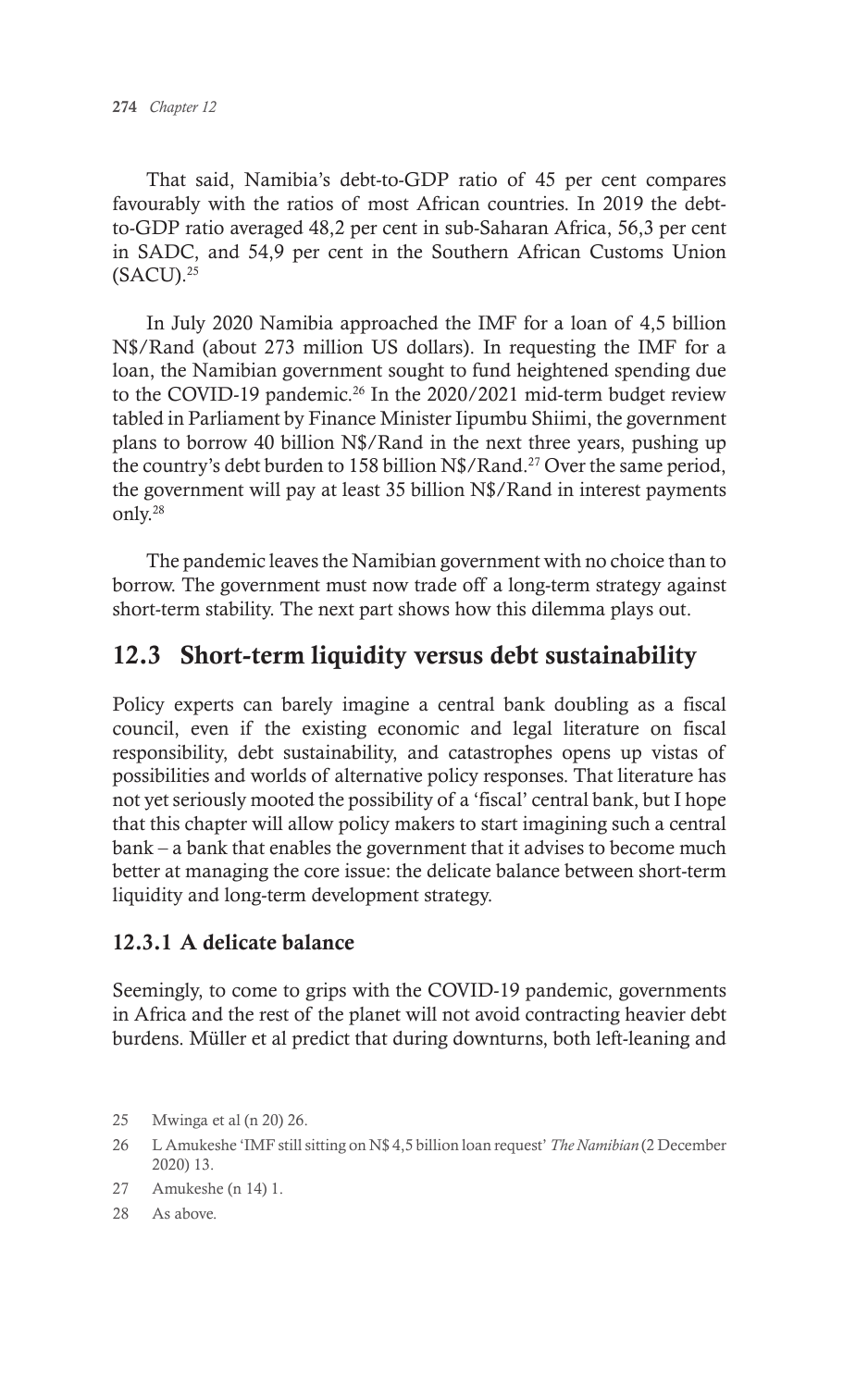right-leaning governments will take on more debt.<sup>29</sup> Using a dynamic stochastic general equilibrium (DSGE) model, they show that fiscal policy swings between left-leaning governments (which favour public goods) and right-leaning governments (which favour private consumption). They also predict and test their predictions that left-leaning governments will increase taxation and government expenditures, and decrease debt, except during downturns.30 Conversely, right-leaning governments will decrease taxation and expenditures, and increase debt.<sup>31</sup> These tested predictions contradict the rhetoric of recent debates which typically present leftleaning governments as caring less for fiscal responsibility.<sup>32</sup>

These findings, though they relied on data from the United States (US) and countries belonging to the Organisation for Economic Cooperation and Development (OECD), predict that the left-leaning SWAPO-led<sup>33</sup> government or any right-leaning government would increase Namibia's debt burden.

In sum, governments should not sacrifice tomorrow for today, and to do so, they must maintain a certain balance. That balance proves delicate because it carries the risk of default. Along with default comes the risk of debt restructuring. Indeed, if a government borrows money beyond a certain threshold, it shortens the odds that the government will default on its debt.

#### 12.3.2 Easing short-term liquidity crises

The COVID-19 pandemic brings about crises of several sorts. Crucially, liquidity shortfalls count among the series of crises that the government has to handle. These cash flow problems require rapid relief, typically in the form of debt. This is precisely what led the government of Namibia to decide last year that, for the first time in its history as an independent state, it will borrow money from the IMF. Criticisms stung scathingly.<sup>34</sup>

- 29 A Müller, K Storesletten & F Zilibotti 'The political colour of fiscal responsibility' (2015) 14 *Journal of the European Economic Association* 252.
- 30 Müller (n 29) 288-289.
- 31 As above.
- 32 Müller et al (n 29) 289.
- 33 Since independence the South West Africa People's Organisation (SWAPO) has been the ruling political party in Namibia.
- 34 E Brandt 'PDM labels IMF loan as "rent-seeking"… Says money will disappear in bottomless pit' *New Era* (4 August 2020), https://neweralive.na/posts/pdm-labels-imfloan-as-rent-seekingsays-money-will-disappear-in-bottomless-pit (accessed 25 August 2020); J Heita 'We don't need an IMF loan – Nico Smit' *Eagle FM* (3 August 2020), https://www.eaglefm.com.na/news/we-dont-need-an-imf-loan-nico-smit/ (accessed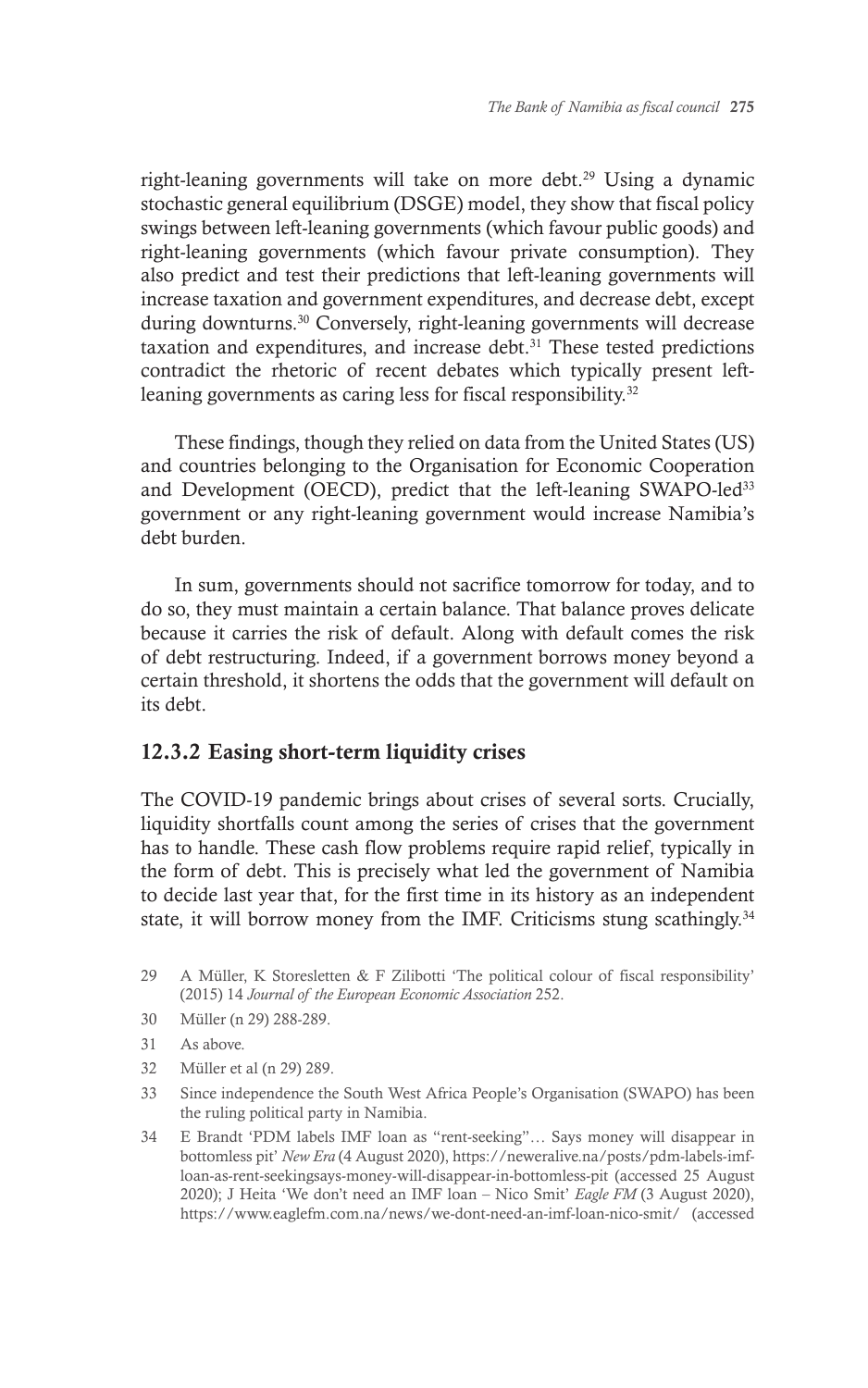A prominent member of the ruling party and a former Prime Minister, Nahas Angula, argued that Namibia can simply not afford the IMF loan worth US \$273 million(about ZAR 4,5 billion).<sup>35</sup>

On 31 March 2021 the IMF approved the "outright purchase" of special drawing rights (SDR) 191,1 million (about US \$270,83 million and about ZAR 4,062 billion) to Namibia under the rapid financing instrument (RFI).36 The IMF declared that it lent that financial assistance to Namibia to address 'urgent balance of payment and fiscal financing needs stemming from the COVID-19 pandemic' and to 'mitigate the severe socio-economic impact of the pandemic'.37 For the international lender, disbursing this finance enables Namibia to respond to the pandemic, including the purchase of vaccines and the deployment of the vaccine campaign.<sup>38</sup>

The RFI has a maturity of five years.<sup>39</sup> Over this period the interest rate that the IMF is charging Namibia for the RFI will vary.<sup>40</sup> The rate starts at 1,04 per cent for the year 2021, continues at 2,07 per cent for 2022 and 2023, drops to 1,97 per cent for 2024, and ends at 1,12 per cent for 2025.41

Nonetheless, the dire peril when addressing these liquidity emergencies is their short-termism. Indeed, governments factor electoral cycles in their decision making, and this way of thinking does not always advance the best interests of the country over the long haul. Their focused attention to the 'now' may make them lose sight of the 'after' and the bigger picture.

So how can governments deal with or alleviate these short-term liquidity crises? This chapter now turns to this question.

#### 12.3.3 The imperative of preserving long-term development

The urgency of the short-term liquidity challenges must be tempered with the necessity to preserve future development. Although this way of easing

25 August 2020).

- 35 N Angula 'Can Namibia afford an IMF loan?' *The Namibian* (7 August 2020) 11.
- 36 International Monetary Fund (n 5).
- 37 As above.
- 38 As above.
- 39 International Monetary Fund 'Financial position in the Fund for Namibia as of June 30, 2021' (30 June 2021), https://www.imf.org/external/np/fin/tad/exfin2. aspx?memberKey1=689&date1key=2099-12-31 (accessed 12 July 2021).
- 40 As above.
- 41 As above.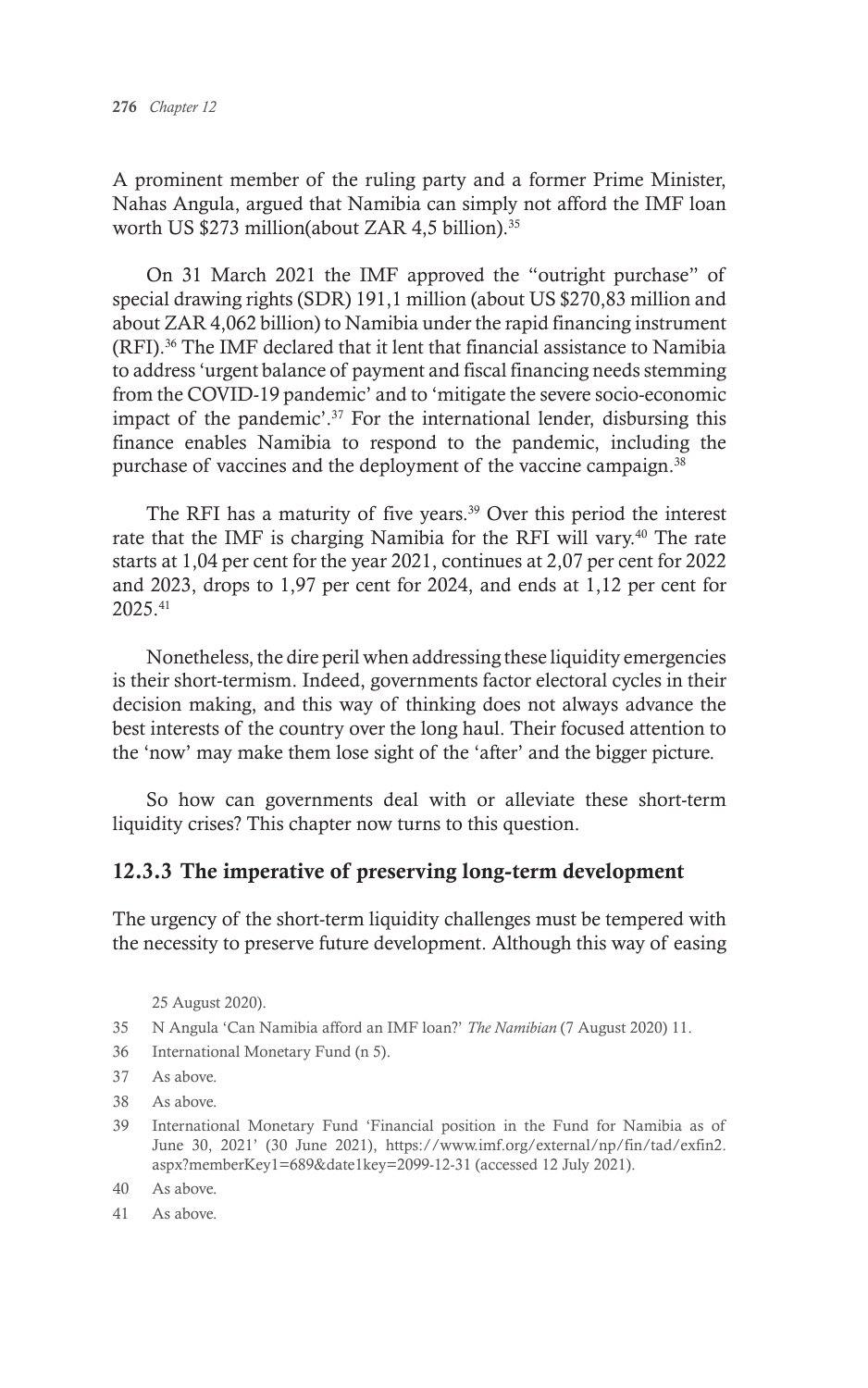liquidity crises may at first come across as insensitive to the people's or the citizens' plight, in reality this tempering demonstrates real leadership. It recognises that, in a situation such as the one with which countries in every corner of the globe grapple, governments must act (or react) swiftly but, at the same time, it reckons that, precisely because they have to act swiftly and decisively, governments tend to make ghastly and irreversible mistakes.

New Zealand's Fiscal Responsibility Act of 1994,<sup>42</sup> which pioneered FRLs, also aimed to tilt the balance of fiscal decision making towards strategic and long-term objectives.<sup>43</sup> In that regard, the Act departed from the former position, which attached great weight to short-term policies and economics.44

What does the imperative of 'long-term development' entail? Scholars define and understand 'development' differently, and this chapter does not seek to define this idea holistically. Rather, the notion of development employed in this chapter simply refers to the ability of the state to use the budget to make targeted expenditures. Thus, when I say that the COVID-19 pandemic hinders development, I merely intend to say that it adversely affects the ability of the state to use the budget to grow the economy, achieve welfare, and fulfil its policy goals.

By 'long term' I mean any period beyond the medium term, to wit, any period extending beyond three years from now. Strictly speaking, my rendering of 'development' in this chapter does not require the time element conveyed by the expressions 'long term' and 'short term', but discussing the sustainability of public debt without that element would not make sense. Likewise, discussing fiscal discipline or FRLs without focusing on debt sustainability would lead nowhere.

Prioritising long-term development calls for hard choices that, if implemented, may motivate citizens to vote out of power the courageous governments that made those hard yet necessary choices. Seen like this, the challenge for governments consists in summoning up the courage to make those hard choices without compromising their electability.

<sup>42</sup> Fiscal Responsibility Act 1994 (1994 No 17) (New Zealand). The Act no longer applies in its initial form in New Zealand. In 2004 the New Zealand Parliament incorporated the Fiscal Responsibility Act into the Public Finance Act as Chapter 2. Then, in 2013, Parliament amended Chapter 2 of the Public Finance Act substantially. See The Treasury [New Zealand] *An introduction to New Zealand's fiscal policy framework* (2015) 8.

<sup>43</sup> G Scott 'New Zealand's Fiscal Responsibility Act' (1995) 2 *Agenda: A Journal of Policy Analysis and Reform* 3.

<sup>44</sup> As above.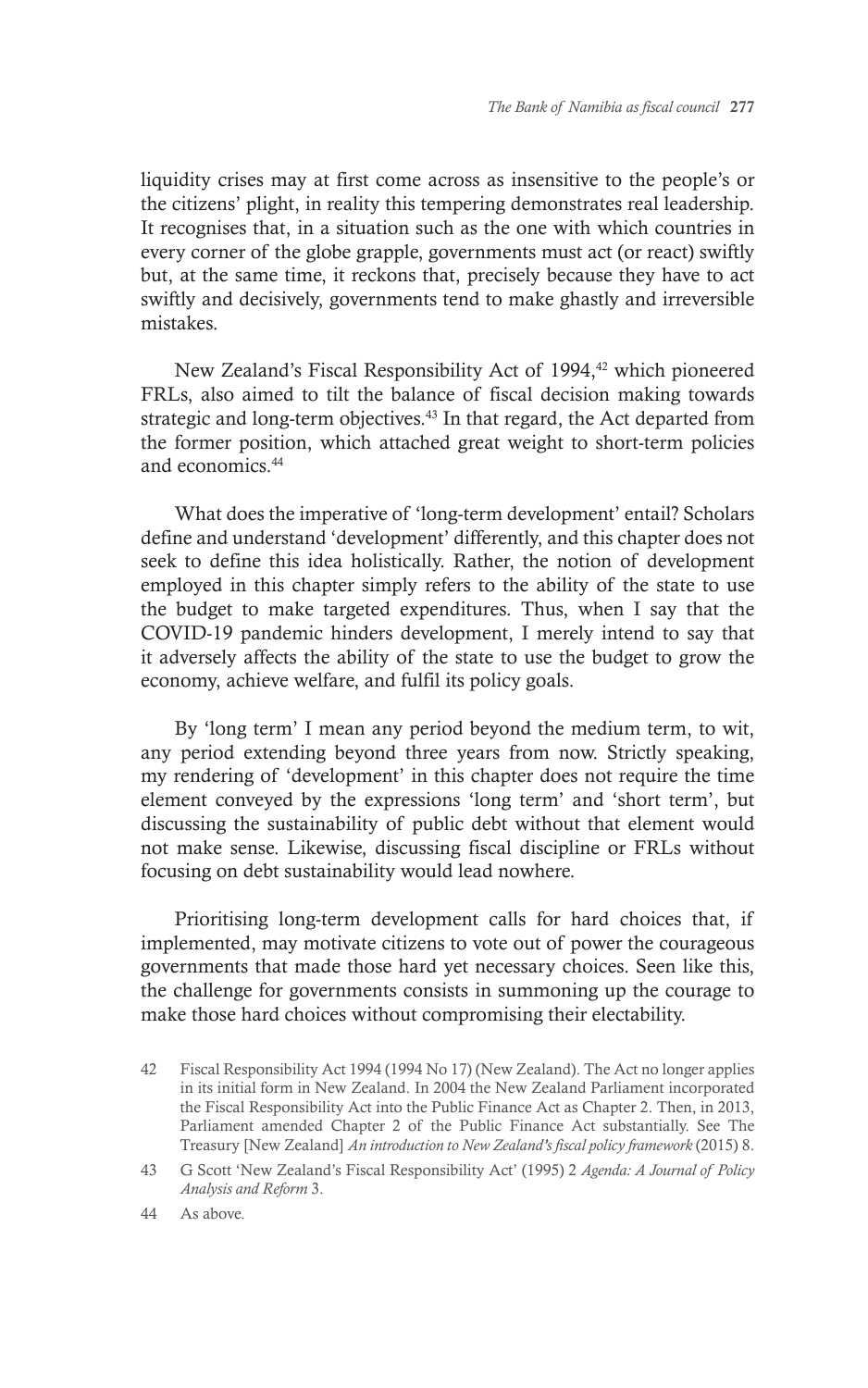# 12.4 Fiscal responsibility and budget system laws

In the face of a fiscally crippling pandemic, a FRL could assist a government in preserving long-term development. Namibia has neither a FRL nor an explicit fiscal responsibility framework. Considering the grim statistics that Namibia is staring at (see part 2.2 above) the absence of any FRL does not bode well. Accordingly, this part proceeds to outline a fiscal responsibility framework.

# 12.4.1 The role played by the law

Governments cannot dispense with the law as they fight the COVID-19 pandemic. The laws in question do not merely comprise those that regulate the lockdown, social distancing, the closing of businesses or schools, and so forth. They also pertain to the budget and its system.

These budget system laws include the Constitution, public finance laws, and the budget document itself, also known as the 'Appropriation Act' in common law jurisdictions such as Kenya, South Africa and Namibia.

Sceptics could retort that I place too much faith in the capacity of the law to bring about change and raise living standards. Increasingly, states legislate fiscal policy, yet this trend has not yielded the intended outcomes.45 The inconclusive nature of the evidence on how FRLs impacted economies<sup>46</sup> seems to support their scepticism. While I agree that it cannot easily legislate away its debt woes, the Namibian government has a good track record of executing the laws that Parliament has passed.<sup>47</sup> I would therefore not be foolish to suggest that, by adopting a FRL, the country with Africa's strongest adherence to the rule of law<sup>48</sup> could restrain the government's fiscal policy. Thus, when Namibia enacts laws,

- 45 See G Kopits 'Overview of fiscal policy rules in emerging markets' in G Kopits (ed) *Rules-based fiscal policy in emerging markets. Procyclicality of financial systems in Asia* (2004) 1; G Kopits 'Fiscal rules: Useful policy framework or unnecessary ornament?' (2001) International Monetary Fund Working Paper 1/145.
- 46 See eg L Aaskoven 'Do fiscal rules reduce political polarisation' (2019) 18 *Comparative European Politics* 630 (finding that little evidence that fiscal rules independently depoliticise fiscal rules by forcing political parties to adopt similar stances on fiscal policy).
- 47 See World Justice Project *Rule of Law Index 2020* (2020) 16-17 (giving Namibia a score of 0,63 out of 1,0 (ie, 63 per cent) and ranking it 35th best in the world (out of 128 countries)).
- 48 As above (indicating that Namibia has the strongest adherence to the rule of law in Africa).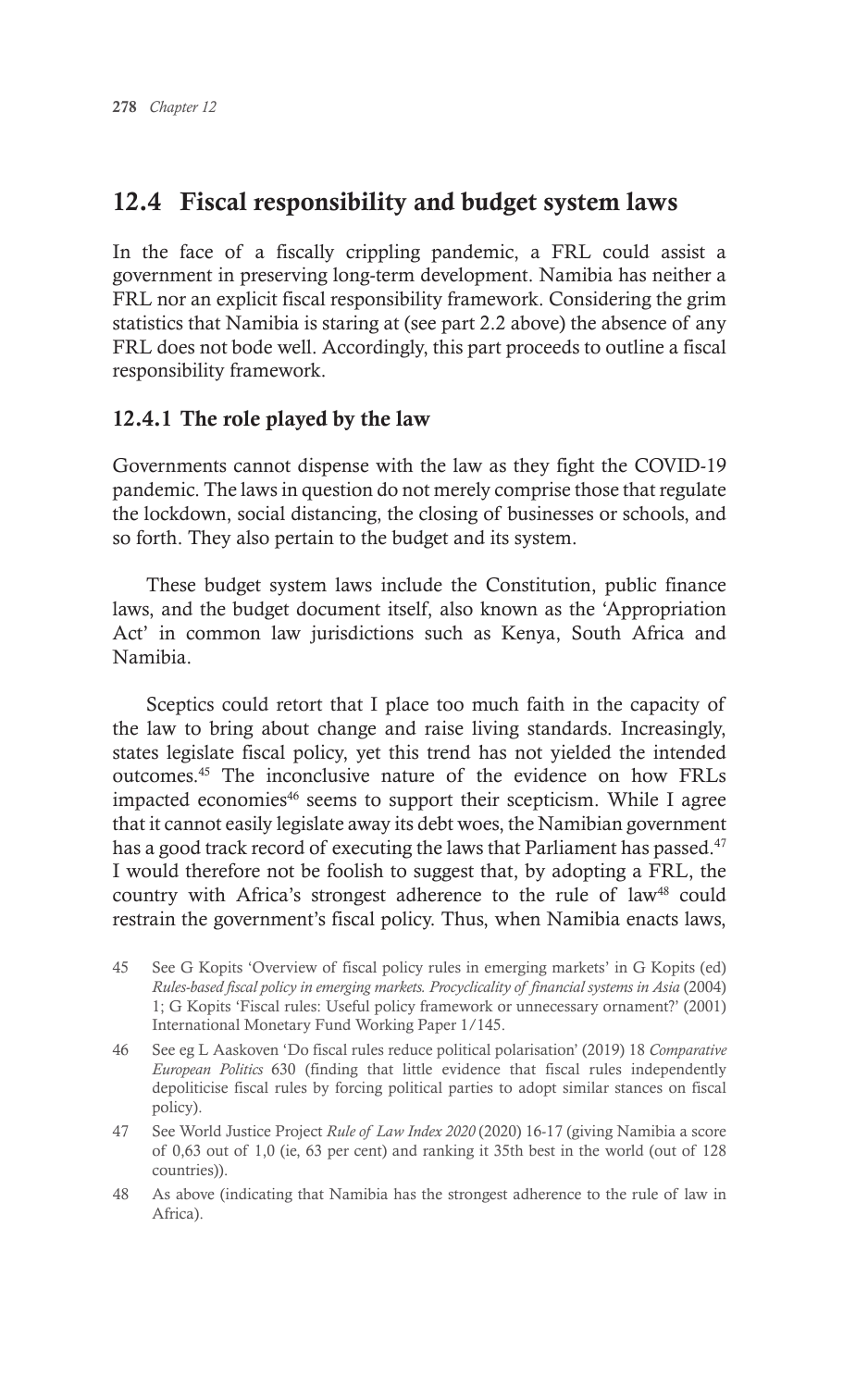it routinely implements them and, if it promulgates a FRL, the Namibian government will most likely apply it.

# 12.4.2 In Namibia, no framework for fiscal responsibility

Overall and, quite disturbingly, Namibia lacks any fiscal responsibility framework, let alone a law that disciplines the fiscus. The existing legal framework comprises the Constitution, the State Finance Act 31 of 1991, the freshly-adopted Bank of Namibia Act 1 of 2020, and the Appropriation Acts.

## *The Constitution*

The Constitution, Namibia's supreme law,<sup>49</sup> does not expressly encourage the state or its organs to uphold fiscal discipline. Article 95, which falls under Chapter 11 (principles of state policy), urges the state to 'actively promote and maintain the welfare of the people'. However, the Constitution waters down this overarching welfarist principle by providing that the courts have no duty to enforce the principles spelled out in Chapter 11, although they may resort to those principles when interpreting laws based on them.50 Hence, a concerned citizen cannot prompt the government to spend responsibly by invoking article 95.

Despite the absence of express provisions on fiscal responsibility, the Constitution sets up structures that deal with state finances, including notably the Auditor-General and the State Revenue Fund. The Constitution lays down that the pre-independence Central Revenue Fund of the mandate territory of South West Africa/Namibia must continue as the State Revenue Fund.<sup>51</sup> The Fund's mission consists in receiving all income accruing to the central government.52 The Constitution vests the government with the sole authority to dispose of the income deposited in the Fund,53 but it does not say how responsibly or prudently the government should dispose of that money.

In addition to the State Revenue Fund, the Constitution establishes the office of the Auditor-General. It empowers the President to appoint an Auditor-General after the Public Service Commission recommends it and

- 49 Constitution of Namibia art 1(6).
- 50 Constitution of Namibia art 101.
- 51 Constitution of Namibia art 125(1).
- 52 Constitution of Namibia art 125(2).
- 53 As above.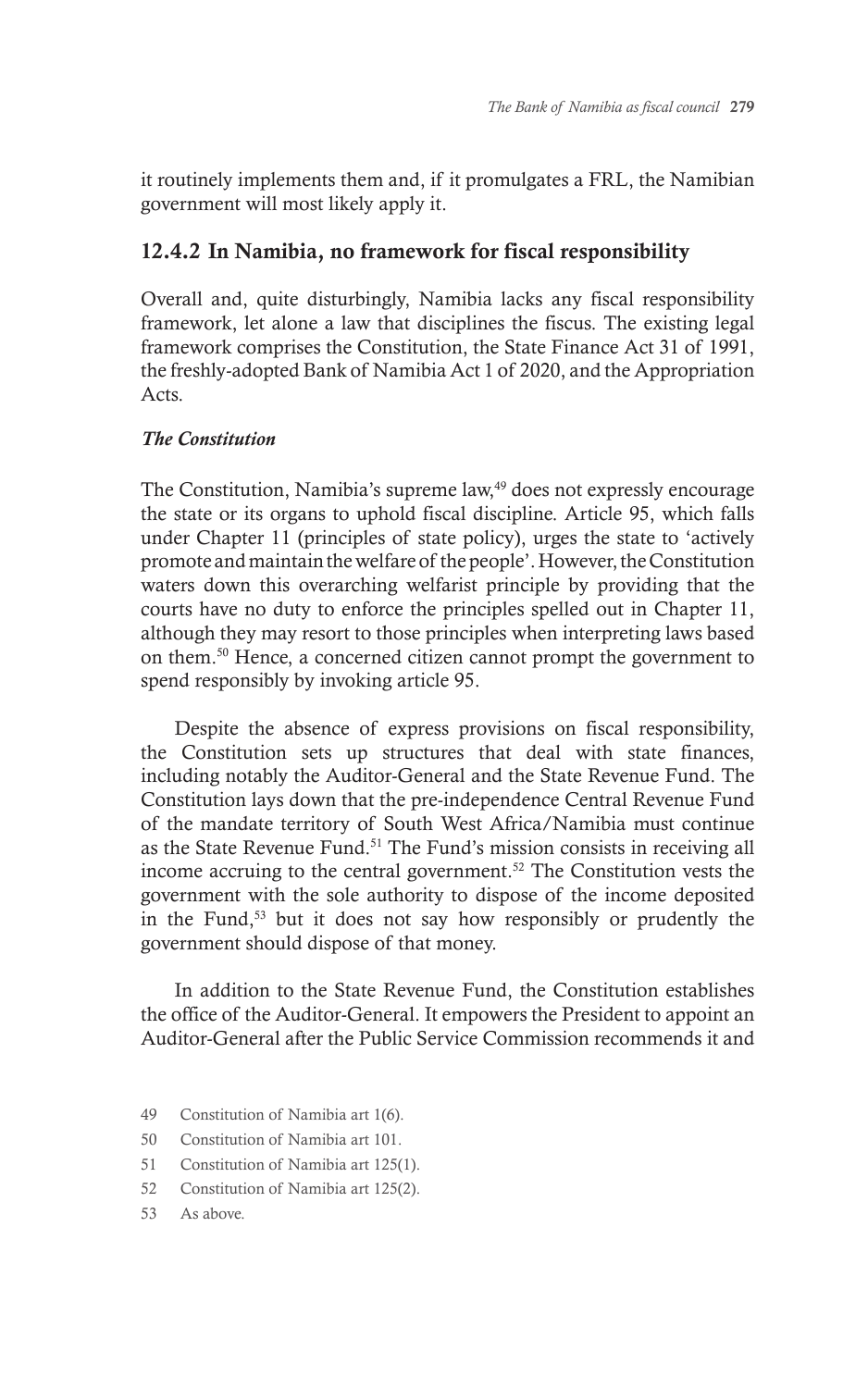the National Assembly approves it.<sup>54</sup> The Constitution hands the Auditor-General the mandate to audit the State Revenue Fund and entrenches that office.55 Although the Auditor-General's role involves detecting, disclosing and reporting irregularities, it does not imply stopping the government from incurring huge debts that it will probably fail to repay.

The Constitution provides for annual budgets or 'Appropriation Acts'. In a vibrant democracy, the process of approving budgets proposed by the government affords elected representatives a golden opportunity to warn the government and the Finance Minister against profligacy.

The Constitution obliges the Finance Minister to table in the National Assembly, at least once every year, a budget proposal for the prospective year.56 The members of the Assembly then examine the proposed budget before they accept it and pass an Appropriation Act.<sup>57</sup> Prior to the legislative elections of November 2019, the ruling party enjoyed a super-majority in the National Assembly, thereby hindering the ability of opposition members to check the spending habits of the government. However, since the latest legislative elections, the South West Africa People's Organisation (SWAPO) has lost its super-majority, and opposition parties can henceforth control the government's fiscal policy more effectively.

#### *The State Finance Act*

Like the Constitution, the State Finance Act contains no provision that expressly addresses fiscal prudence. In terms of the Act, the Finance Minister may borrow moneys within and outside Namibia to obtain foreign currency or finance budget deficits.<sup>58</sup> For those purposes, the Minister could enter into agreements with banks and finance institutions, including the central bank and foreign banks, and he could issue treasury bills, public stock, bills of exchange or debentures.<sup>59</sup>

The Act gives the Finance Minister the tools to stop the public debt from spiralling up. Still, these tools are no straightjacket, and they will not preclude unsustainable deficits. In reality, several factors converged and heaped immense pressure on the government and the Finance Minister to drain the purse. The economy has slid into recession since 2016, the Fishrot

- 54 Constitution of Namibia art 127(1).
- 55 Constitution of Namibia arts 127(2)-(4).
- 56 Constitution of Namibia art 126(1).
- 57 Constitution of Namibia art 126(2).
- 58 State Finance Act 31 of 1991 secs 29(1)(a)-(b).
- 59 State Finance Act sec 29(2).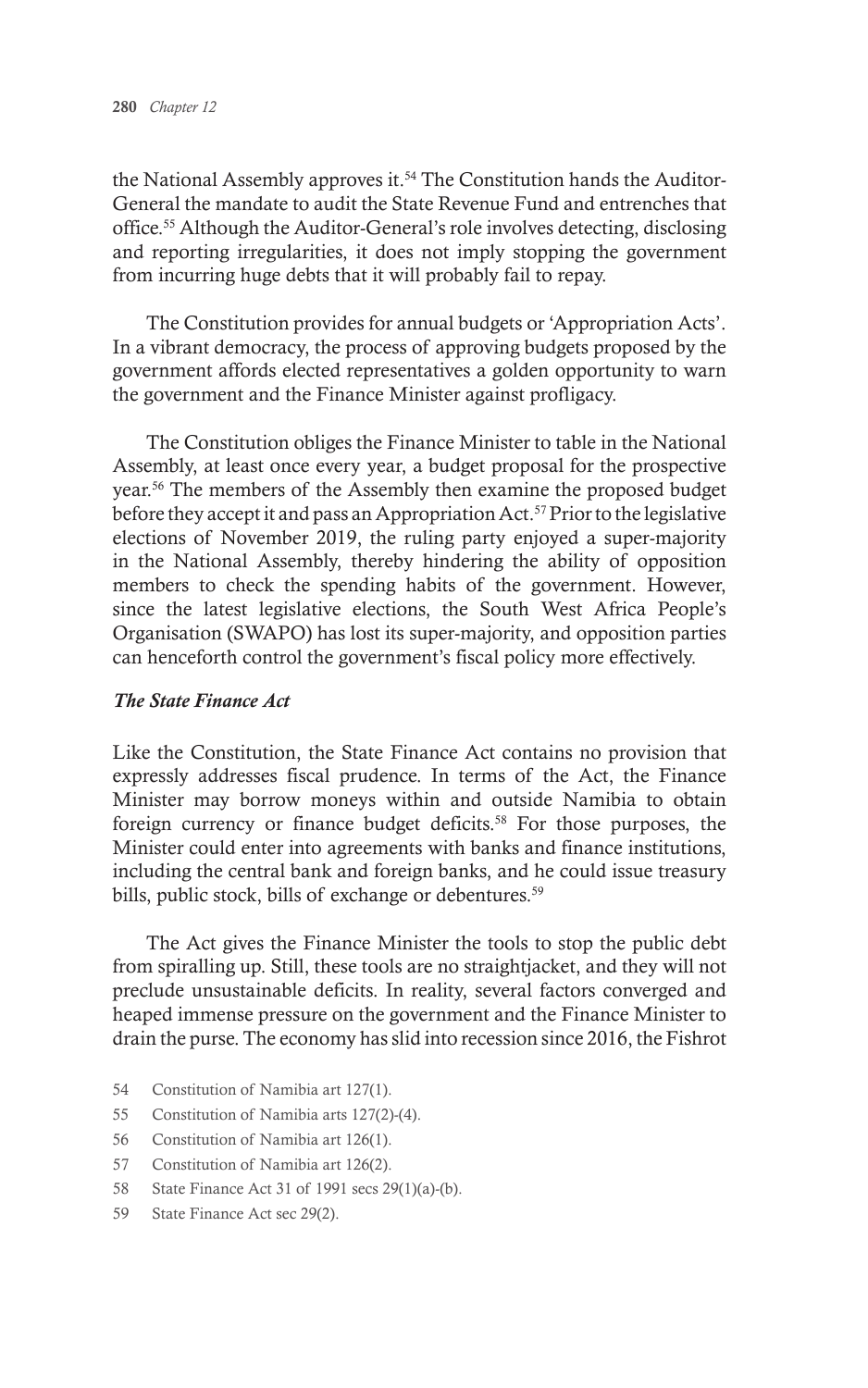scandal has engulfed the ruling government and the SWAPO party since November 2019, and the COVID-19 pandemic has devastated businesses and families since December of the same year. Thus, the worst economic crisis, the ugliest corruption scandal, and the worst public health disaster all combine to pressure the government into a debt trap.

#### *The central bank law*

Unlike the Constitution and the State Finance Act, the new central bank law stands out as that part of the legal system that targets fiscal responsibility closely. The Bank of Namibia Act 1 of 2020 (BON Act) casts Namibia's central bank in fiscal, lending, borrowing and debt-manager roles.

The Act describes the Bank of Namibia (BON) as the fiscal advisor<sup>60</sup> and fiscal agent<sup>61</sup> of the government. In its advisor capacity, BON may 'on its own initiative' share its opinion on the budget.<sup>62</sup> This suggests that BON may advise the Finance Minister on budget policy when, for instance, it considers that Namibia cannot afford more debt or when the debt stock becomes too heavy. However, the Act does not clarify what BON's fiscal agency entails.

The Act allows BON to lend to the government on terms that it negotiates with the Finance Minister.63 However, the Act forbids BON from lending to the government where the loan exceeds 5 per cent (or, exceptionally, 10 per cent) of the economic aid received by government for the three preceding years.<sup>64</sup> (This economic aid includes loans and grants received by the government.)<sup>65</sup> If lending to the government nears that ceiling, the Act obliges BON to report that fact to the Finance Minister and advise him on how to avoid breaking that ceiling.<sup>66</sup>

Interestingly, the Act imposes a duty on the government, its institutions and statutory bodies to consult BON before borrowing from any source outside the country.<sup>67</sup> BON will then advise them on the terms and financial expediency of the intended borrowing.<sup>68</sup> If BON determines

- 60 Bank of Namibia Act 1 of 2020 sec 46(1) (BON Act).
- 61 BON Act sec 48(a).
- 62 BON Act sec 46(3).
- 63 BON Act sec 49.
- 64 BON Act secs 50(3)-(4).
- 65 BON Act sec 50(1).
- 66 BON Act sec 46(1).
- 67 BON Act sec 51(1).
- 68 BON Act sec 51(1)(a).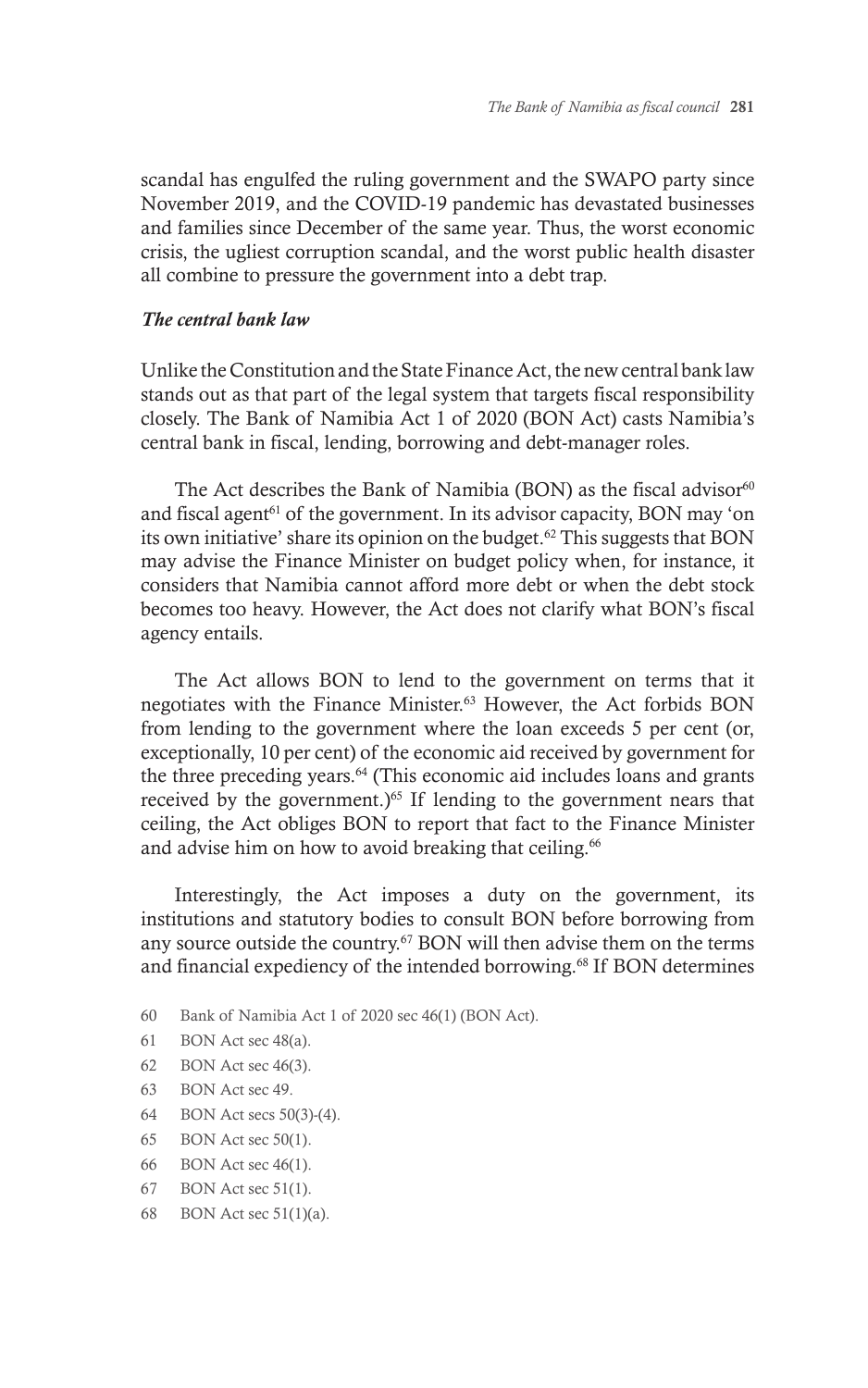that such borrowing is 'financially or economically inappropriate', it must report the matter to the Finance Minister and recommend to him measures that BON deems necessary to remedy the situation.<sup>69</sup>

Last, but not least, the central bank may manage public debt. If the Finance Minister authorises it, BON acts for the government and pays government debt, interest, and any debt-related expenses.70 If authorised, BON can also issue public debt securities locally or internationally on behalf of the Namibian government.<sup>71</sup>

# 12.5 Fitting Namibia with a fiscal responsibility law

As just explained, the budgeting process in Parliament and the Finance Minister's borrowing powers may serve to keep finances from veering off rails. Nonetheless, these provisions lack one crucial thing: holism. This means that the presence of these provisions in the legal system will not keep the country from falling into a bottomless debt trap. Hence the necessity of a complete legal framework for fiscal responsibility.

In addition to the elements of FRLs discussed later in this chapter, other provisions of budget system laws may qualify as best practices. These include fiscal space and insurance. Many of the standards or norms deemed best practices boil down to creating fiscal space while grappling with the severe crises. 'Fiscal space' denotes the room in a government's budget that allows the government to spend for a desired purpose without sacrificing the sustainability of its finances or the stability of the economy.<sup>72</sup>

#### *Budget insurance*

To drastically improve debt sustainability in the disaster-prone areas of the world, Borensztein et al recommend that governments take out

- 69 BON Act sec 51(2).
- 70 BON Act sec 53(1)(a).
- 71 BON Act sec 53(1)(b).
- 72 P Heller 'Understanding fiscal space' (2005) International Monetary Fund Policy Discussion Paper PDP/05/4 3. Heller first introduced the term 'fiscal space'. For a different definition, see I Ortiz et al *Fiscal space for social protection: A handbook for assessing financing options* (2019) 9 (defining 'fiscal space' as 'the resources available as a result of the active exploration and utilisation of all possible revenue sources by a government'). After offering their own rendering of the term 'fiscal space', Ortiz et al (10) noted that Heller's definition has ignited controversy. See also AR Ghosh et al 'Fiscal fatigue, fiscal space and debt sustainability in advanced economies' (2013) 123 *Economic Journal* F4. Nonetheless, Heller's understanding of the term suits the purposes of this chapter perfectly.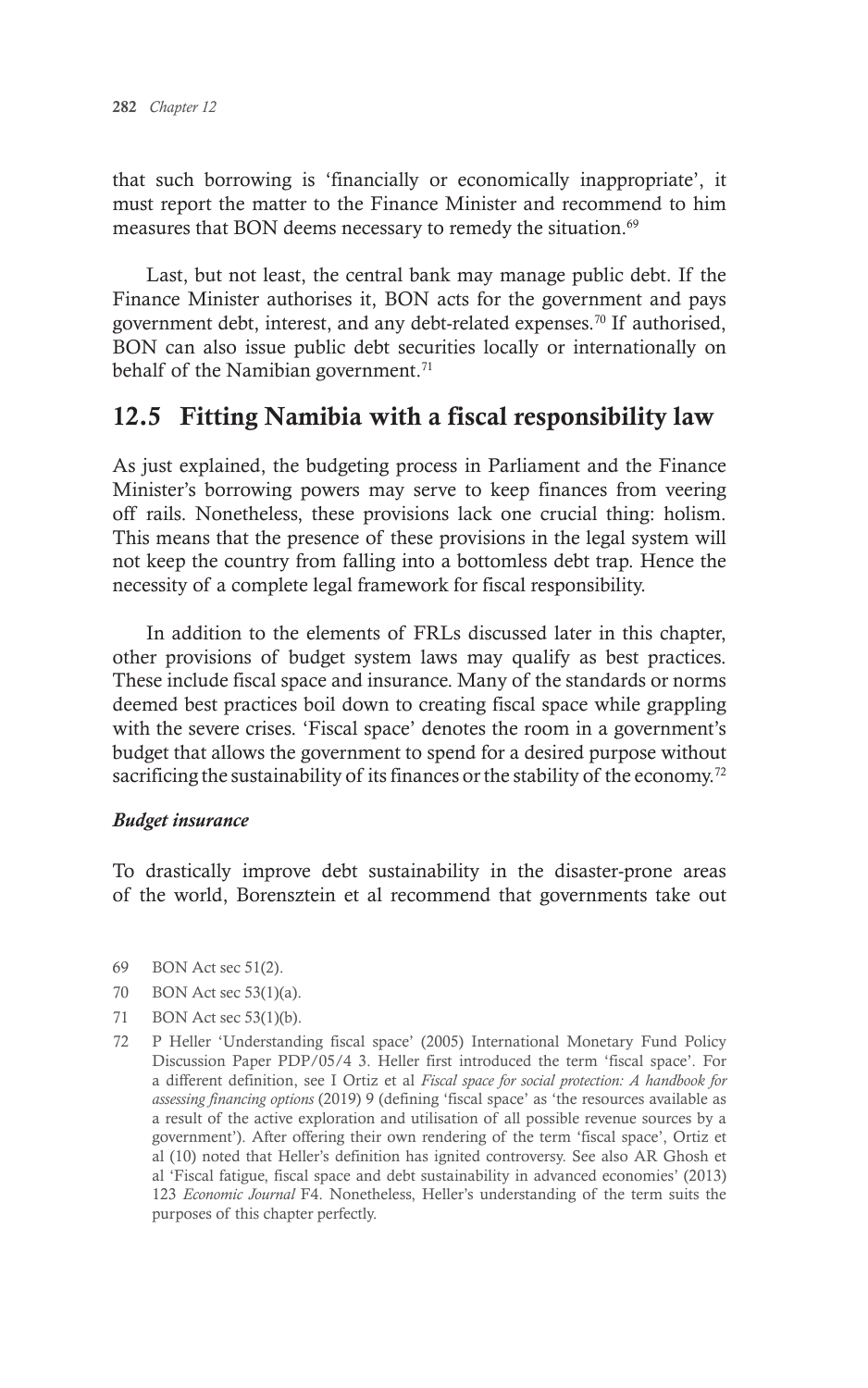'catastrophic risk insurance'.73 While they focused on Belize as a case study of budget insurance in the Caribbean region, one of the world's more disaster-prone areas, nothing bars governments from considering such insurance in other regions. The fact that the Caribbean must weather more disasters than others does not obviate the necessity of insurance for other countries. It only means that countries in other regions will pay lower premia than Caribbean nations. Furthermore, if predictions that other pandemics will hit the globe in the future prove true, then these other regions, including Africa, may wish to reconsider their notion of disasterprone geography and arrange their finances as though they belonged to disaster-prone areas.

Borensztein et al believe that international organisations have an important part to play in government budget insurance. They claim that they can assist countries when insurance markets are distorted and in easing internal resistance to the purchase of insurance policies. The World Bank and other international institutions have already sponsored the development of insurance and reinsurance markets for national disasters.<sup>74</sup>

I think that the IMF could assume the role of facilitator in insuring government budgets. Actually, in return for its member states agreeing to pay premia, the IMF could serve as the insurer of government budgets. Governments could pass on risks of pandemics, national or global, to an international insurer and mandate that insurer to finance budget deficits when the governments contract huge debts to deal with those pandemics. For want of space, I cannot lay out the nuts and bolts of this insurance scheme in this chapter, but I believe that the idea deserves attention.

If nations in SADC and Africa do not deem it wise to entrust the IMF with such a responsibility, they could launch the African Monetary Fund (AMF)75 and appoint it to perform the roles of facilitator and insurer.

However, as Borensztein et al note, developing countries do not have affordable insurance options.76 All the same, this dearth of real alternatives

- 73 Borensztein et al (n 6).
- 74 Borensztein et al (n 6) 4.
- 75 The African Monetary Fund (AMF) has not yet started operating because, though ratified by the requisite number of states, the instruments that established it – the Protocol on the Establishment of the African Monetary Fund and the Statute of the African Monetary Fund – have not yet received enough ratifications to activate the AMF.
- 76 Borensztein et al (n 6) 5.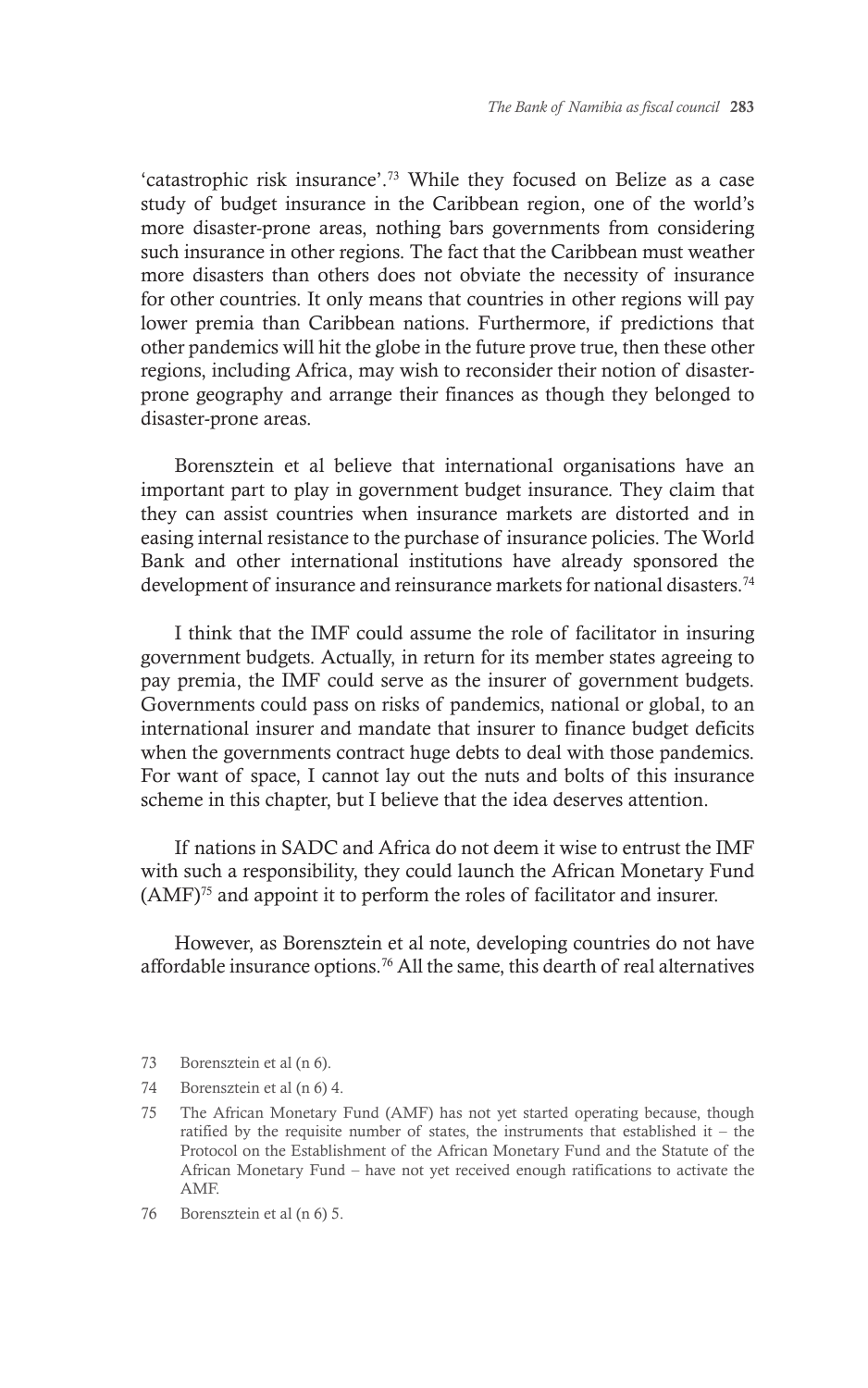should not prevent developing country governments from spending responsibly and devising a framework to guide their expenditures.

## 12.5.1 Fiscal responsibility

Perhaps the best of the best practices entails establishing a framework for assuring responsibility in fiscal matters. The 2007-2009 financial crisis has prompted scholars to examine more closely fiscal stimuli, government deficits and debt. Apart from concerns about increasing government debt, they started to worry about the sustainability of government debt.<sup>77</sup> Against this backdrop, Kregel advocated a 'responsible' fiscal policy.<sup>78</sup>

For their part, Posner & Blöndal recommended that nations couple actions to jump-start economies with fiscal consolidation.<sup>79</sup> Those that delay fiscal consolidation will pay a steep price economically and politically.80

## 12.5.2 The legal framework for fiscal responsibility

After the 2007-2009 financial tsunami hit the globe, many countries enacted FRLs. In so doing, they aimed to promote fiscal discipline credibly, predictably and transparently.81

However, middle-income countries far outnumber advanced countries in adopting FRLs.<sup>82</sup> For example, Brazil and Paraguay enacted a FRL in 2000 and in 2013, respectively. Nonetheless, despite its middle-income

- 77 See eg JL Palmer & RG Penner 'The hard road to fiscal responsibility' (2012) 32 *Public Budgeting and Finance* 4 (describing fiscal problems in the US indicating that, without major changes in its revenue and spending policies, the country would suffer a sovereign debt crisis like countries did in Southern Europe); P Posner & J Blöndal 'Democracies and deficits: Prospects for fiscal responsibility in democratic nations' (2011) 25 *Governance* 11.
- 78 J Kregel 'Fiscal responsibility: What exactly does it mean?' (2010) Levy Economics Institute of Bard College Working Paper 206. With respect to sustainable public debt and deficits, Kregel advocates a concept of 'responsible' government policy that conveys the idea that the policies of the government should respond to the needs and wants of citizens by providing not only education and physical security, but economic security as well.
- 79 Posner & Blöndal (n 77) 11.
- 80 As above.
- 81 C Caceres et al 'Structural breaks in fiscal performance: Did fiscal responsibility laws have anything to do with them?' (2010) International Monetary Fund Working Paper WP/10/248.
- 82 I Lienert 'Should advanced countries adopt a fiscal responsibility law?' (2010) International Monetary Fund Working Paper WP/10/254 4.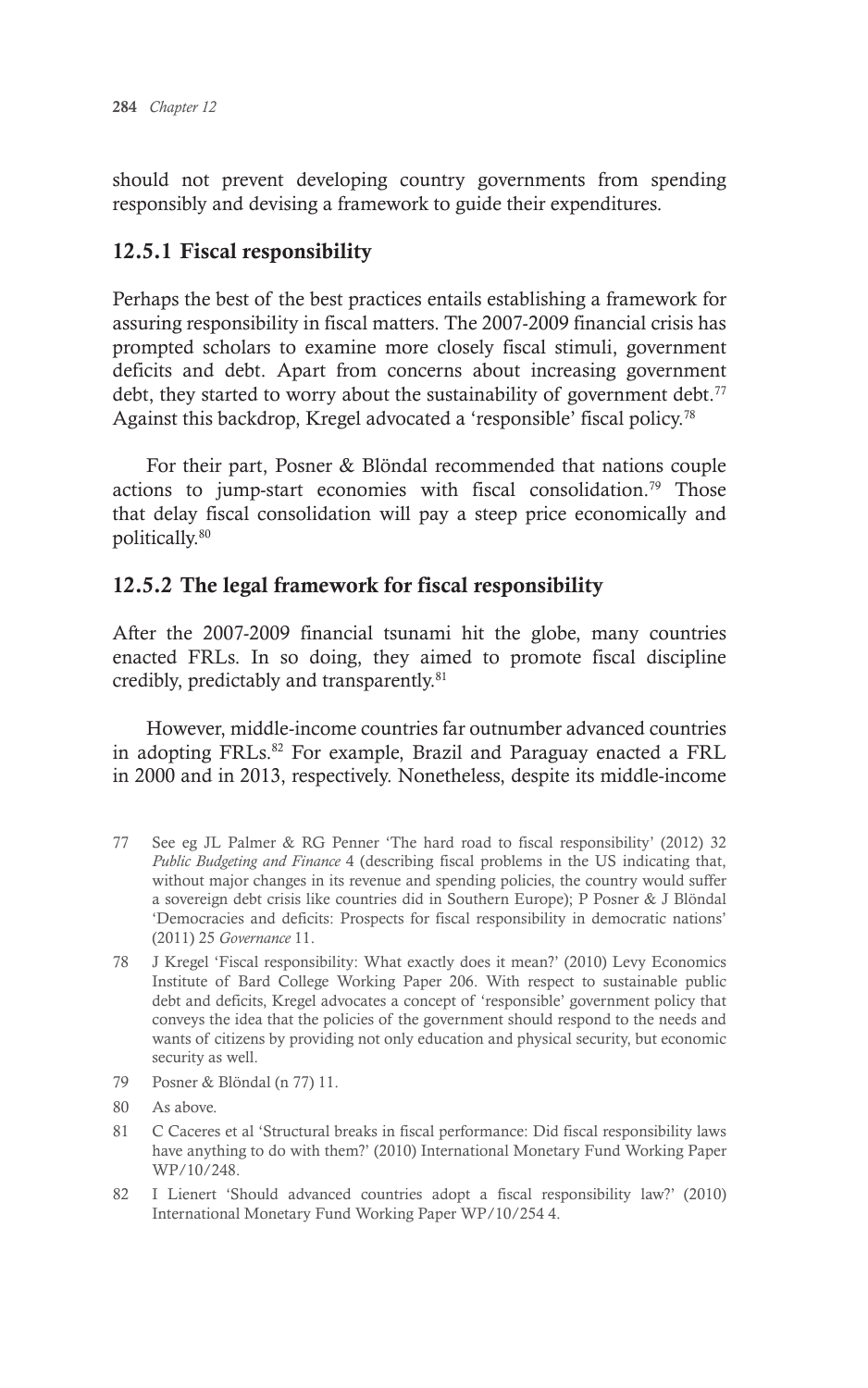status, Namibia is yet to enact its own FRL. Lienert cites a few reasons for the reluctance of advanced countries to embrace FRLs, including the existence of a legal framework that already provides for strong budget systems, supranational rules and political arrangements in countries belonging to the European Union (EU), and botched attempts $83$  to insert quantitative fiscal rules in laws.<sup>84</sup>

# 12.5.3 Main features

FRLs typically feature four key clauses, namely, deficit ceilings, expenditure ceilings, escape clauses and sanctions. Expenditure ceilings can enable governments to cap the wage bill. In Namibia, the IMF and local economists have flagged the wage bill as unsustainable and significantly contributing to deficits and the ballooning debt.

| <b>Types of</b>        | <b>Provisions</b>                                                                                                                                                                                                                                     |
|------------------------|-------------------------------------------------------------------------------------------------------------------------------------------------------------------------------------------------------------------------------------------------------|
| Transparency           | The government must present to Parliament the draft annual<br>budget law, a medium-term fiscal plan (covering the next three<br>years), and a debt sustainability analysis.<br>Government agencies must publish reports relating to fiscal<br>policy. |
| Deficit ceiling        | The deficit of the central government must not exceed a<br>certain percentage of GDP.                                                                                                                                                                 |
|                        | Ex-ante medium-term budget plan<br>The average deficit (budgeted) over three consecutive budget<br>periods must not exceed a certain percentage of GDP.                                                                                               |
| Expenditure<br>ceiling | The rate at which current primary expenditure for the public<br>sector grows must not exceed a certain percentage in real<br>terms.                                                                                                                   |

*Table 1: Main provisions of fiscal responsibility laws*

<sup>83</sup> Lienert (n 82) 25-27) explained that quantitative rules in FRL-type legislation failed in advanced countries because quantitative targets, as opposed to qualitative rules, do not allow flexibility for a government to change its medium-term trajectory for fiscal balances and debt.

<sup>84</sup> Lienert (n 82) 16-29.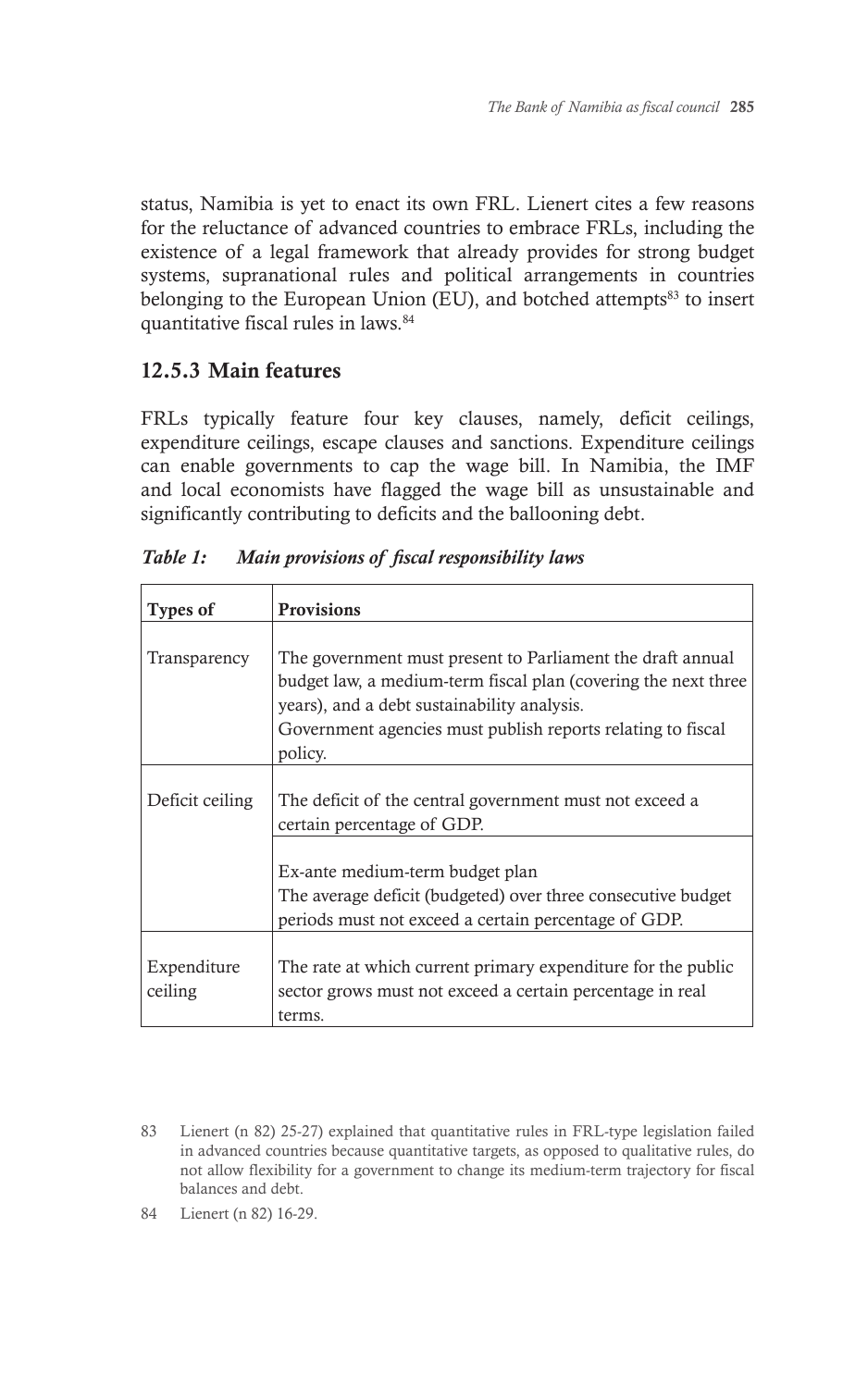| Escape clauses         | Parliament can approve a higher deficit (up to a certain<br>ceiling) 85 in cases of national emergency; an international<br>crisis affecting the domestic economy; or negative growth. |
|------------------------|----------------------------------------------------------------------------------------------------------------------------------------------------------------------------------------|
| Debt<br>sustainability | The government must conduct and present a debt<br>sustainability analysis to Parliament.                                                                                               |
| Sanctions              | The FRL deems any deviation from it a dereliction of duty<br>and imposes sanctions on the civil servant(s) responsible for<br>the deviation.                                           |

*Source:* Partly adapted from AC David & N Novta 'A balancing act: Reform options for Paraguay's fiscal responsibility law' (2016) International Monetary Fund Working Paper WP/16/226 4-5

To uphold transparency, the FRL must empower the body or the officer tasked with administering the FRL to publish reports produced by government agencies, with some exceptions carved out in the law.86

#### *Debt ceilings*

One common strategy for preserving fiscal sustainability consists in adding debt ceilings to fiscal policy. These constraints can also make fiscal policy credible. For the same reason, however, increasing debt ceilings carry costs for the government's reputation.87

85 Up to 3% of GDP in Paraguay. See AC David & N Novta 'A balancing act: Reform options for Paraguay's fiscal responsibility law' (2016) International Monetary Fund Working Paper WP/16/226 5.

- 86 See David & Novta (n 85) 4 (observing that the FRL in Paraguay enshrines greater transparency by mandating open access to reports produced by government agencies, subject to some exceptions); C Pereira 'Brazil's fiscal responsibility law and the quality of audit institutions' (2010), https://www.brookings.edu/wp-content/ uploads/2016/06/12\_brazil\_pereira.pdf (accessed 2 November 2020) (stating that the FRL mandated state audit institutions (*Tribunais de Contas*) to conduct external control of public administration by imposing certain procedural rules, such as rules on reporting transparency); M Melo et al 'Creative accounting and the quality of audit institutions: The Achilles heel of the fiscal responsibility law in Brazil' (2009), http:// citeseerx.ist.psu.edu/viewdoc/download?doi=10.1.1.320.6987&rep=rep1&type=pdf (accessed 2 November 2020) (stating a position similar to Pereira's in the publication cited immediately before this one).
- 87 David & Novta (n 85).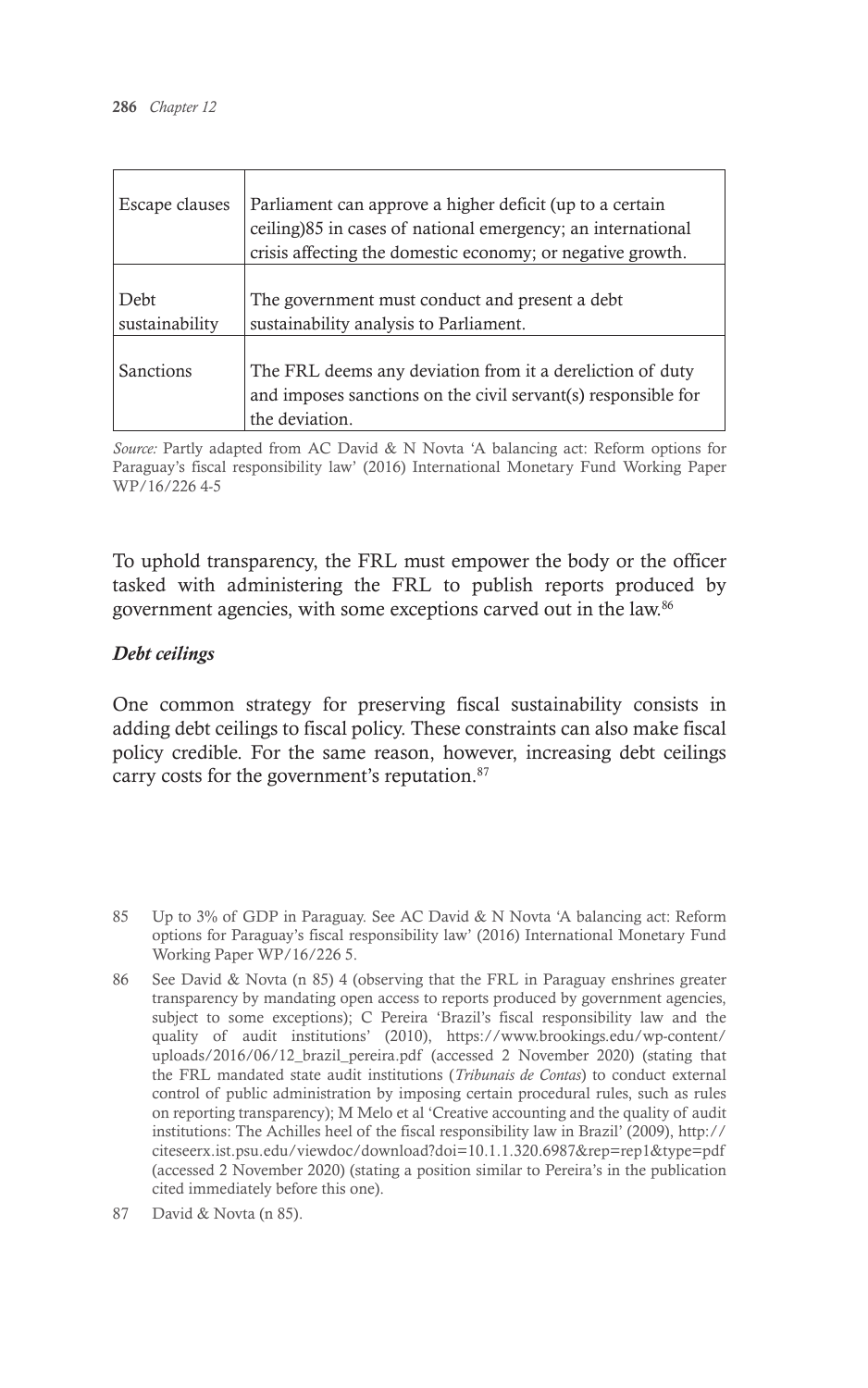To confront economic downturns, governments must resolve a tradeoff between building fiscal credibility and amending the existing fiscal rule to provide themselves with space for counter-cyclical policies.<sup>88</sup>

These practices may involve, for instance, *temporarily lifting debt ceilings*. While African countries, and Namibia in particular, should raise their debt levels, later on they must consider instituting a debt ceiling, which in many cases they have not yet done. In Germany the debt ceiling, the so-called 'debt brake' (*Schuldenbremse*) is found in the Constitution itself.

#### *Escape clauses*

Developing nations and members of the SADC may *exempt certain expenditures* from debt ceilings. For instance, governments may decide to exempt public investment expenditures from any debt ceilings. In 2020 Germany invoked an escape clause to suspend its 'debt brake', the debt ceiling engraved in the Constitution, to cushion its economy from the fallout of COVID-19.89

Nevertheless, to maintain fiscal credibility and sustainability, governments must accompany this sort of exemption with better public investment management, stronger implementation of FRLs, and stricter adherence to debt ceilings with respect to other expenditures.<sup>90</sup>

To operate the fiscal framework effectively, governments must introduce explicit mechanisms to correct deviations from fiscal rules and to chart the path back to compliance with those rules.<sup>91</sup>

#### *The Auditor-General*

In Brazil and Paraguay the FRL conferred on the comptroller general the power to administer how agencies, at different levels of government, apply the FRL. In Brazil, state audit institutions (*Tribunais de Contas*) are ancillary bodies of the legislative branch, although they function like quasi-independent courts.92 In Namibia, the Constitution establishes

<sup>88</sup> David & Novta (n 85) 3.

<sup>89</sup> See 'Why German politicians are fighting over the debt brake' The Economist (5 July 2021), https://www.economist.com/the-economist-explains/2021/07/05/whygerman-politicians-are-fighting-over-the-debt-brake (accessed 13 July 2021).

<sup>90</sup> David & Novta (n 85) 23.

<sup>91</sup> David & Novta (n 85) 24.

<sup>92</sup> Pereira (n 86) 4.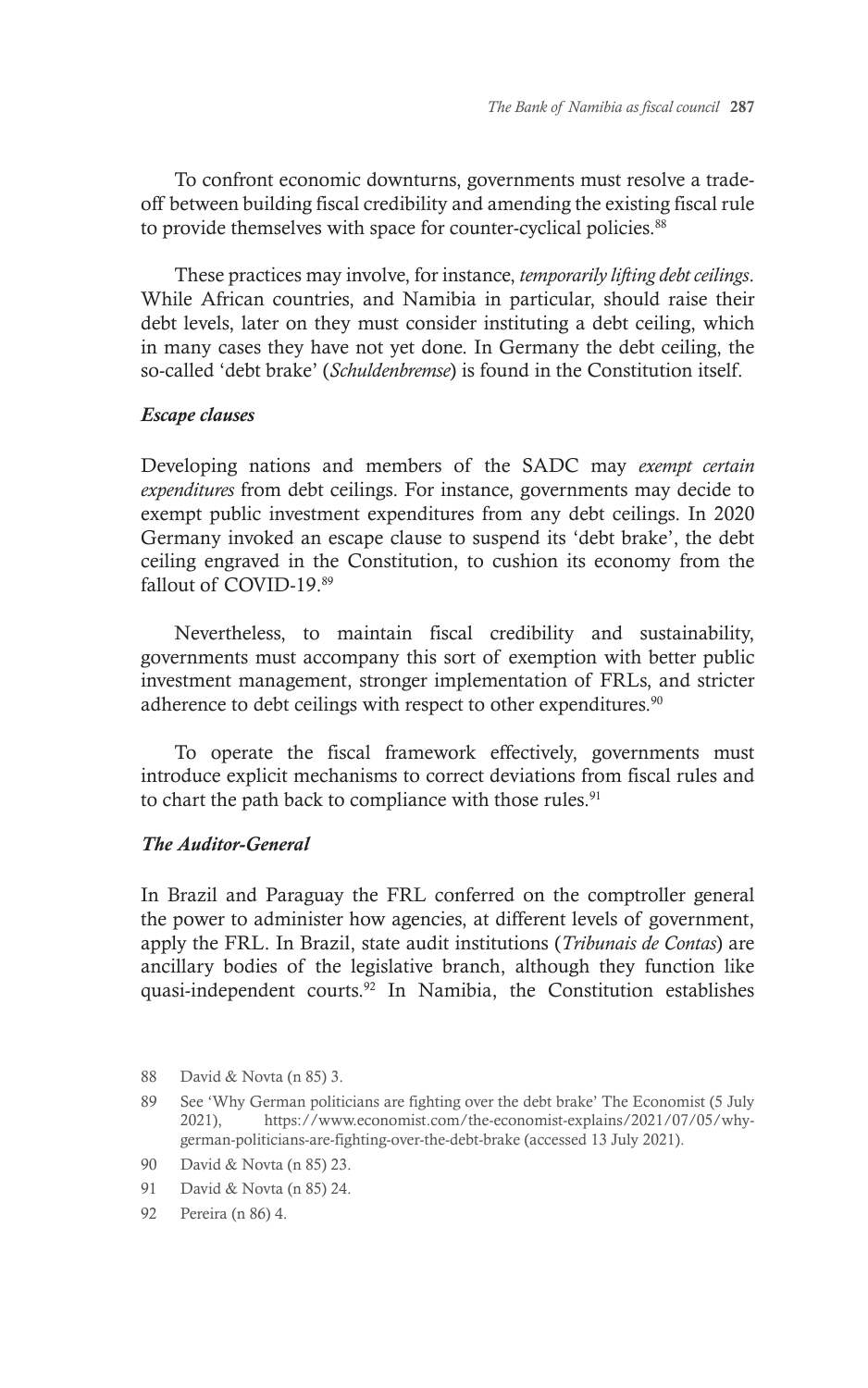the Auditor-General.<sup>93</sup> Both the Brazilian audit institutions<sup>94</sup> and the Namibian Auditor-General<sup>95</sup> enjoy a large degree of autonomy.

David & Novta warn against entrusting the Comptroller General (that is, the Auditor-General in Namibia and South Africa) with administering the FRL.96 Although it works independently from the Finance Ministry, the Comptroller General follows the established practice of generally auditing all government finances, which audit takes place several months after the close of the calendar year.<sup>97</sup> Such lagging audit does not assist the Comptroller General to flag breaches of the FRL early and inform the relevant agencies or officers while they execute the budget so as to help them enforce the law<sup>98</sup>

#### *Fiscal councils*

I propose that governments entrust fiscal councils with the mission to administer the FRL. Experts increasingly view fiscal councils as a way to promote fiscal responsibility because these councils enhance the availability of good information about fiscal policy and provides the right incentives to achieve good outcomes.<sup>99</sup> They independently scrutinise fiscal policies, plans and performance. In particular, these fiscal councils (such as the US Congressional Budget Office and the Swedish Fiscal Policy Council) combat bias towards spending and deficits while improving the quality of fiscal policy debates.<sup>100</sup>

## 12.5.4 Indebtedness and sustainability

When deciding whether to fix or lift the debt ceiling to cope with the global pandemic, governments will have to ascertain the optimal level of indebtedness. Ascertaining the optimum in this circumstance, like in many others, is no easy task. Moreover, different schools of thought calculate the optimum differently.

93 Constitution of Namibia art 127(1).

- 95 See Constitution of Namibia arts 127(1), (3)-(4).
- 96 David & Novta (n 85) 4.
- 97 As above.
- 98 As above.
- 99 R Hemming & P Joyce 'The role of fiscal councils in promoting fiscal responsibility' in M Cangiano, T Curristine & M Lazare (eds) *Public financial management and its emerging architecture* (2013) 205.
- 100 As above.

<sup>94</sup> Pereira (n 86).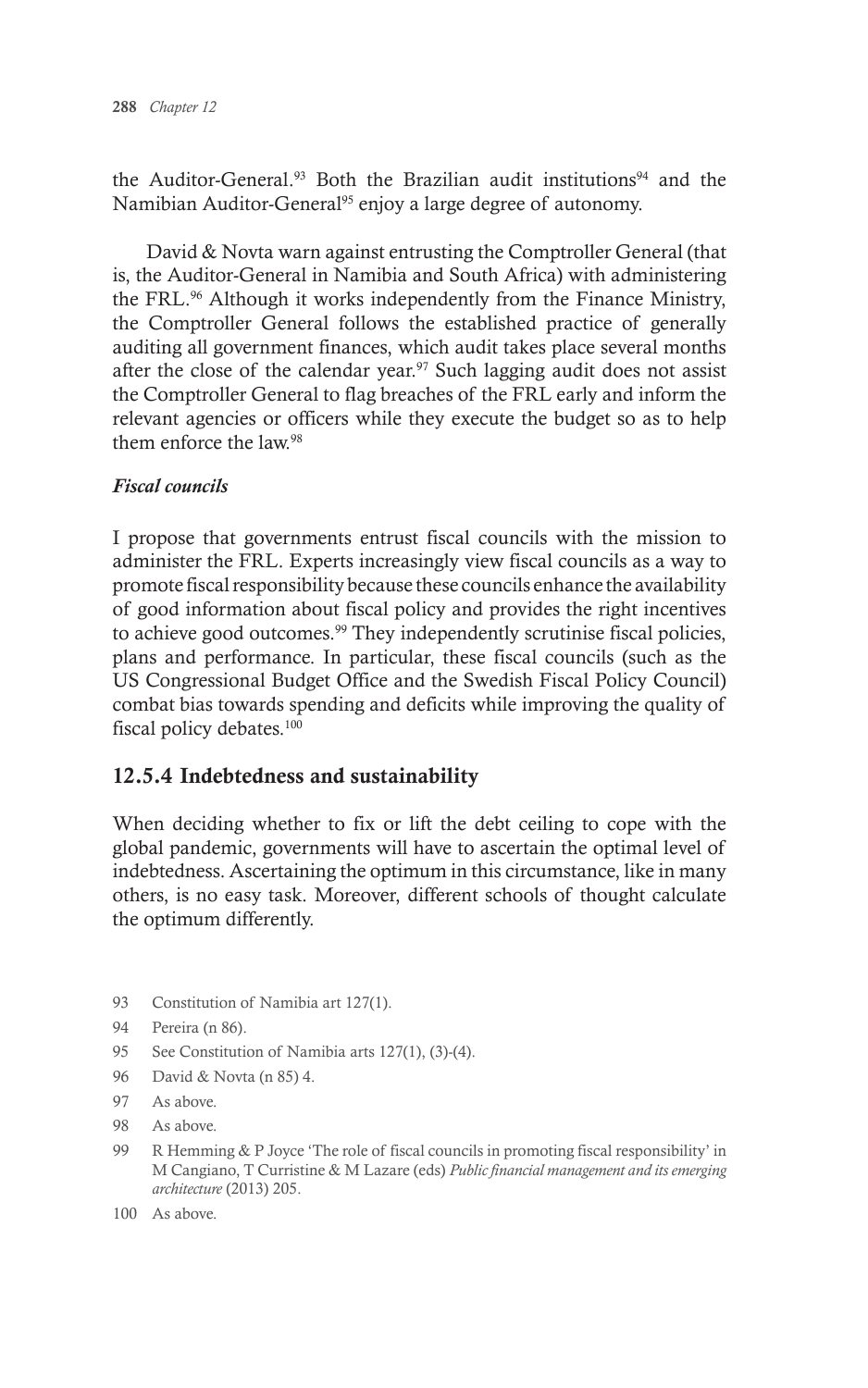#### *Sustainable levels of indebtedness*

Today, economists tend to calculate the level of indebtedness in relation to the budget or the gross domestic product (GDP). More often than not, they employ the GDP as a yardstick to determine the sustainability of the debt levels.

In short, economists and policy makers strive to identify the *debt limit.*  The debt limit enables policy makers to determine sustainable levels of indebtedness. Specifically, this limit indicates the debt level beyond which a government loses its solvency and dramatically risks defaulting on its growing debt.101

Ultimately, debt limits depend on how a government behaves. They evolve with monetary policy (captured by the risk-free interest rate), market reactions and growth prospects.102 For instance, a debt limit, expressed as a percentage of the budget or the GDP, will increase or decrease depending on whether the government works out an interest rate that matches the probabilities that the economy will expand or contract. Seen from that perspective, debt limits serve less to indicate the time when a government will default and more to signal sustainability given the actual conditions of the economy.103 This aphorism tells us that, if it borrows beyond its debt limit, the government will not necessarily default on its debt at the precise moment when it exceeds that limit. Rather, the aphorism indicates that, at that moment, the government can no longer guarantee that it will pay back the debt.

#### *Is Namibia's debt sustainable?*

Even before the COVID-19 pandemic erupted, the Namibian government lived beyond its means. Indeed, Namibia's public debt increased at an average rate twice higher than the average rate at which its economy grew. The debt that Namibia contracted and the interest that it paid for the debt both increased at an average speed of 26 per cent per year<sup>104</sup> while the nominal GDP only grew at 12 per cent per year.105 As a consequence,

- 101 See Ghosh et al (n 72).
- 102 JM Fournier & F Fall 'Limits to government debt sustainability in OECD countries' (2017) 66 *Economic Modelling* 31, 40.
- 103 Fournier & Fall (n 102) 31.
- 104 Mwinga et al (n 20) 22, 25.
- 105 Mwinga et al (n 20) 25.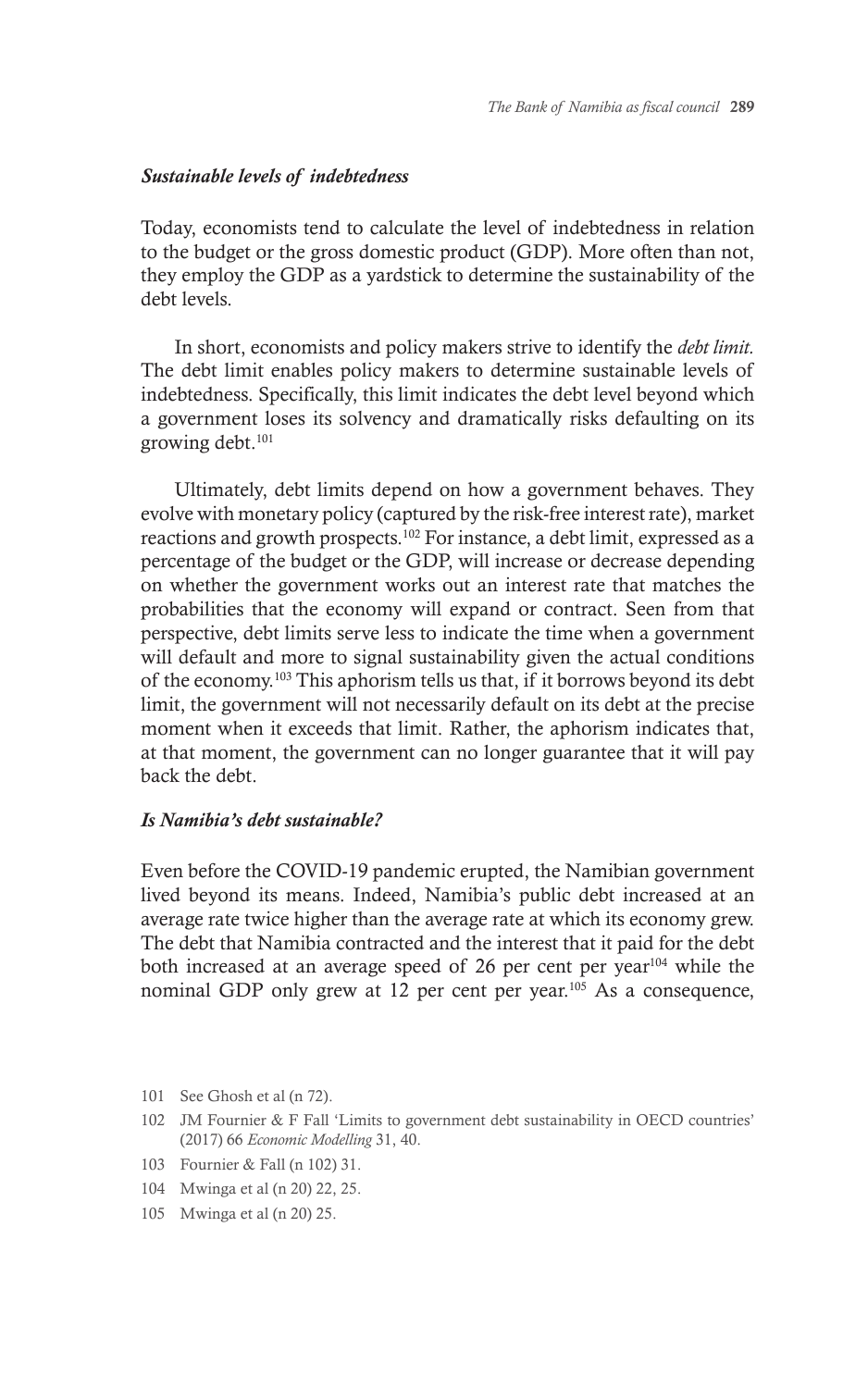capital expenditure as a percentage of GDP growth decreased by 2 per  $cent<sup>106</sup>$ 

The ongoing pandemic has darkened Namibia's debt profile. In the fiscal year 2020/2021 it shrunk the economy by 7,9 per cent, 'a historic high' the effects of which cut across all sectors.<sup>107</sup> It reduced government revenue by 4,9 billion N\$/Rand and drove up the budget deficit to 10,1 per cent of the GDP, resulting in a public debt standing at 68,8 per cent of GDP.108

These numbers mean that, over time, Namibia has been losing its capacity to spend on both essential and social services. In short, these numbers depict a bleak future for Namibia.

# 12.6 Assessing fiscal responsibility laws

The Namibian government will find it difficult to let the Bank of Namibia act like a fiscal council without, at the same time, subscribing to the neoliberal economics that informs its central bank and its monetary policies. In the same fashion, the government will consider it almost impossible to enact a FRL without furthering efforts to 'commercialise, corporatise and privatise the public sector.'109 Like mainstream central banking theory and the SADC Model Law that inspired the BON Act,<sup>110</sup> FRLs are neoliberal.

Neoliberalism is a theory of political economy premised on the idea that human welfare flourishes by liberating individual entrepreneurial freedoms and skills within institutions characterised by strong private property rights, free markets and free trade.<sup>111</sup> Neoliberals insist that

<sup>106</sup> Mwinga et al (n 20) 26.

<sup>107</sup> Ipumbu Shiimi, Minister of Finance 'FY2020/2021 Mid-Year Budget Review and Medium Term Budget Policy Statement', https://mof.gov.na/documents/35641/36 583/2020\_21+Mid-Year+Budget+Review+and+Medium-Term+Policy+Statement+. pdf/7bade6a3-7108-f792-d0f2-6a534fda937c (accessed 8 March 2021).

<sup>108</sup> As above.

<sup>109</sup> See S Newberry & J Pallot 'Fiscal (ir)responsibility: Privileging PPPs in New Zealand' (2003) 16 *Accounting, Auditing and Accountability Journal* 467.

<sup>110</sup> See eg DP Zongwe 'Three ways to redefine the romance between the central bank and financial markets in South Africa' (2021) 10 *Interdisciplinary Journal of Economics and Business Law* 64, 68-69, 70-71 (explaining that standard theory of central banking and the SADC Central Bank Model Law follows the neoliberal model).

<sup>111</sup> D Harvey *A brief history of neoliberalism* (2005) 2.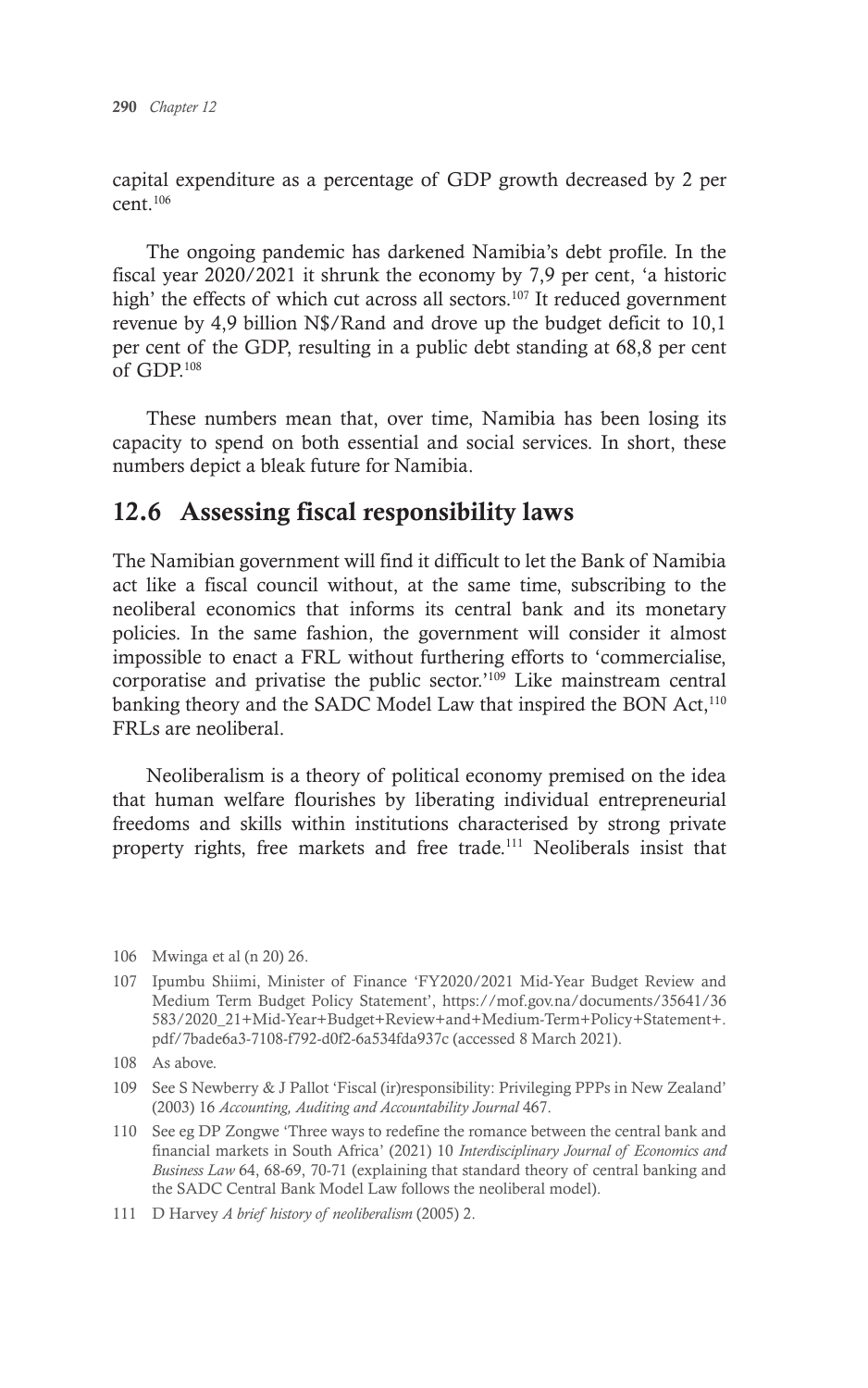the state must build and nurture a framework that buttresses those institutions<sup>112</sup>

Whatever misgivings economists may have about the fiscal BON idea, the BON Act has already refashioned BON into a fiscal council. The question left for debates now concerns the avenues for framing BON within a broader FRL and for infusing BON with features that will make it respond to the needs of citizens, rather than the profit-maximising goals of businesses, more effectively.

#### 12.6.1 Politics, impact and strength of FRL

#### *The neoliberalism behind fiscal responsibility laws*

Fiscal responsibility laws drew from New Zealand's Fiscal Responsibility Act of 1994, a legislation that ushered in and entrenched neoliberalism in that country. Kelsey faults the 1994 Act, together with the Reserve Bank Act of 1989, for shifting New Zealand's economy from Keynesian welfarism to neoliberalism.113 She adds that, unlike other ordinary laws, these two Acts enjoyed 'constitutional' standing.114

That FRLs are the offspring of neoliberal thinking poses a major problem because of this paradigm's poor record in the developing countries where the governments imported it. Klein explained how a network of right-wing thinkers take advantage of catastrophes – say a flood or a pandemic – as 'exciting opportunities' for them to launch promarket neoliberal policies.<sup>115</sup> These policies have further impoverished people in developing countries.116 If anything, the COVID-19 pandemic may have heralded the demise of the neoliberal state and the ascent of the welfare state.<sup>117</sup>

Unlike FRLs elsewhere, my plea for a FRL in Namibia and for BON to act as fiscal council does not stem from a pro-market agenda. My plea emerges because, over the years, public debt steeply increased in Namibia,

113 J Kelsey '"Regulatory responsibility": Embedded neoliberalism and its contradictions' (2010) 6 *Policy Quarterly* 36.

- 115 N Klein *The shock doctrine: The rise of disaster capitalism* (2007) 6.
- 116 Klein (n 115) 171-217, 263-280, 325-340.
- 117 See K Schwab & T Malleret *COVID-19: The great reset* (2020) 85-89 (observing that, though the neoliberal doctrine had been waning, the COVID-19 pandemic brought the *coup de grace,* making the government important again in tackling systemic problems).

<sup>112</sup> As above.

<sup>114</sup> As above.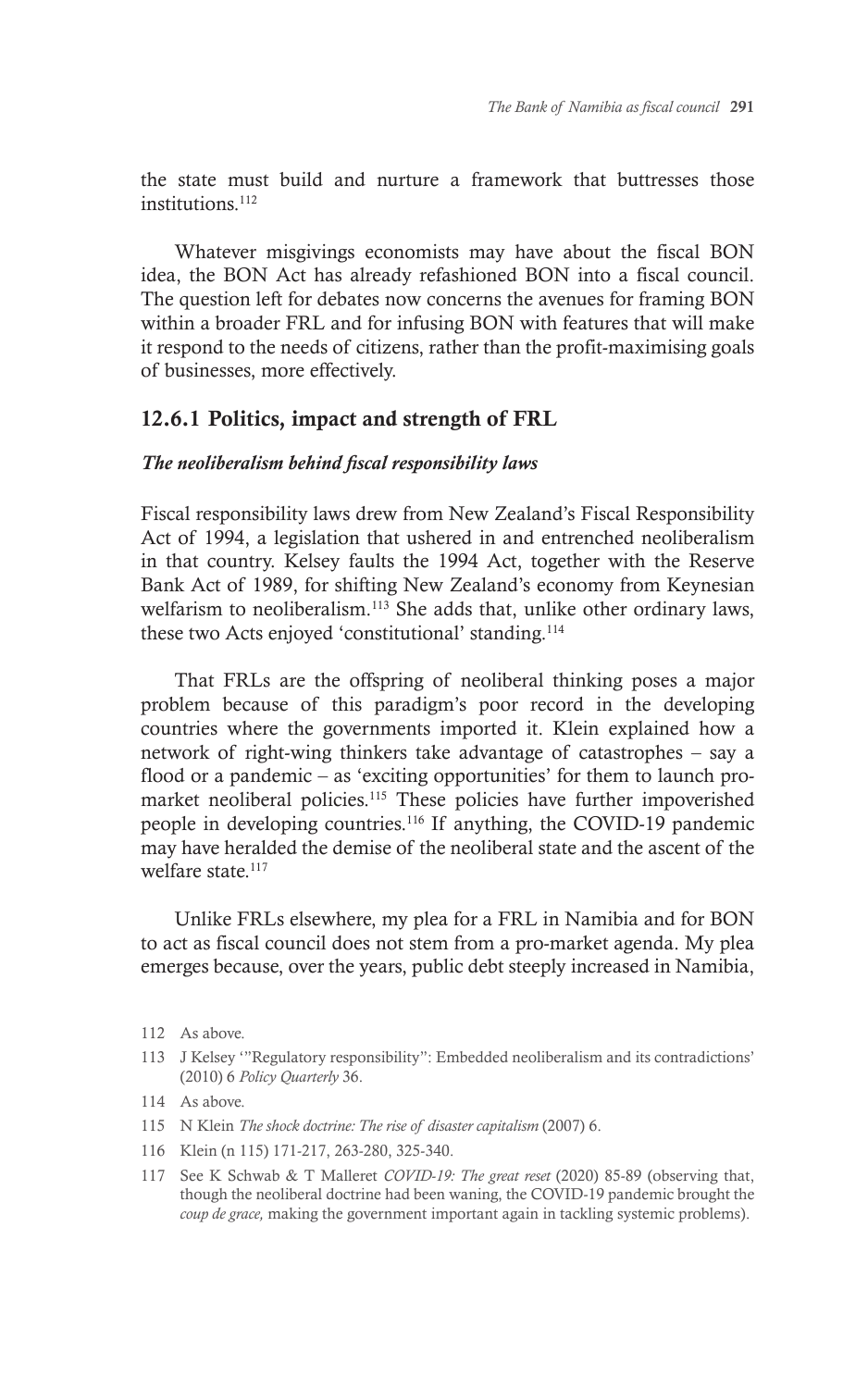as discussed earlier in this chapter. Unless the government reverses it, this trend will eat away the livelihood of ordinary citizens and mortgage their future. To reduce the risk that the government will unwittingly practise the sort of economics that favours the market at the detriment of low-income households, I recommend below ways in which the proposed fiscal framework can empower the general public and civil society organisations to monitor BON and the nation's purse.

#### *Impact of fiscal responsibility laws*

Researchers have only found little, inconclusive empirical evidence that the FRLs have boosted performance (with respect to primary balances, and so forth).<sup>118</sup> Some researchers, however, have maintained that FRLs may have positively impacted other aspects of the problem, such as enhancing transparency, guiding the budget process, improving forecasting, lowering sovereign risk premia, and easing access to government financing.<sup>119</sup>

Other scholars, such as Pereira, appear to have found evidence of certain positive outcomes of FRLs. For Pereira the fiscal situations of Brazil's states have unquestionably picked up considerably since the government passed the FRL in 2000.<sup>120</sup> More importantly, Pereira claims that, following the FRL's enactment, a succession of primary surpluses enabled the government to reduce the GDP/debt ratio.<sup>121</sup> After it peaked at 55 per cent of GDP in 2002, that ratio fell sharply to 36 per cent of GDP in 2008.<sup>122</sup>

The government and audit institutions at national and sub-national levels in Brazil have responded to fiscal constraints by resorting to window dressing and (more) 'creative accounting'.123 For example, they sometimes delayed unpaid commitments to the next fiscal year, thereby postponing

- 118 J Thornton 'Do fiscal responsibility laws matter? Evidence from emerging market economies suggest not' (2009) 12 *Journal of Economic Policy Reform* 127 (finding that improved performance in nine emerging market economies resulted from a factor other than FRLs); Caceres et al (n 81) 11 (measuring performance as the level of primary balances and their volatility and finding little empirical evidence linking FRLs to changes in fiscal performance).
- 119 David & Novta (n 85) 23 (noting that implementing the FRL showed signs of improved budget forecasting, procedures and compliance in Paraguay); Caceres et al (n 81) 11 (stating that adopting the FRL may have positively impacted transparency, the budget process, sovereign debt premia, and access to government financing).

- 121 As above.
- 122 As above.
- 123 Pereira (n 86); Melo et al (n 86).

<sup>120</sup> Pereira (n 86).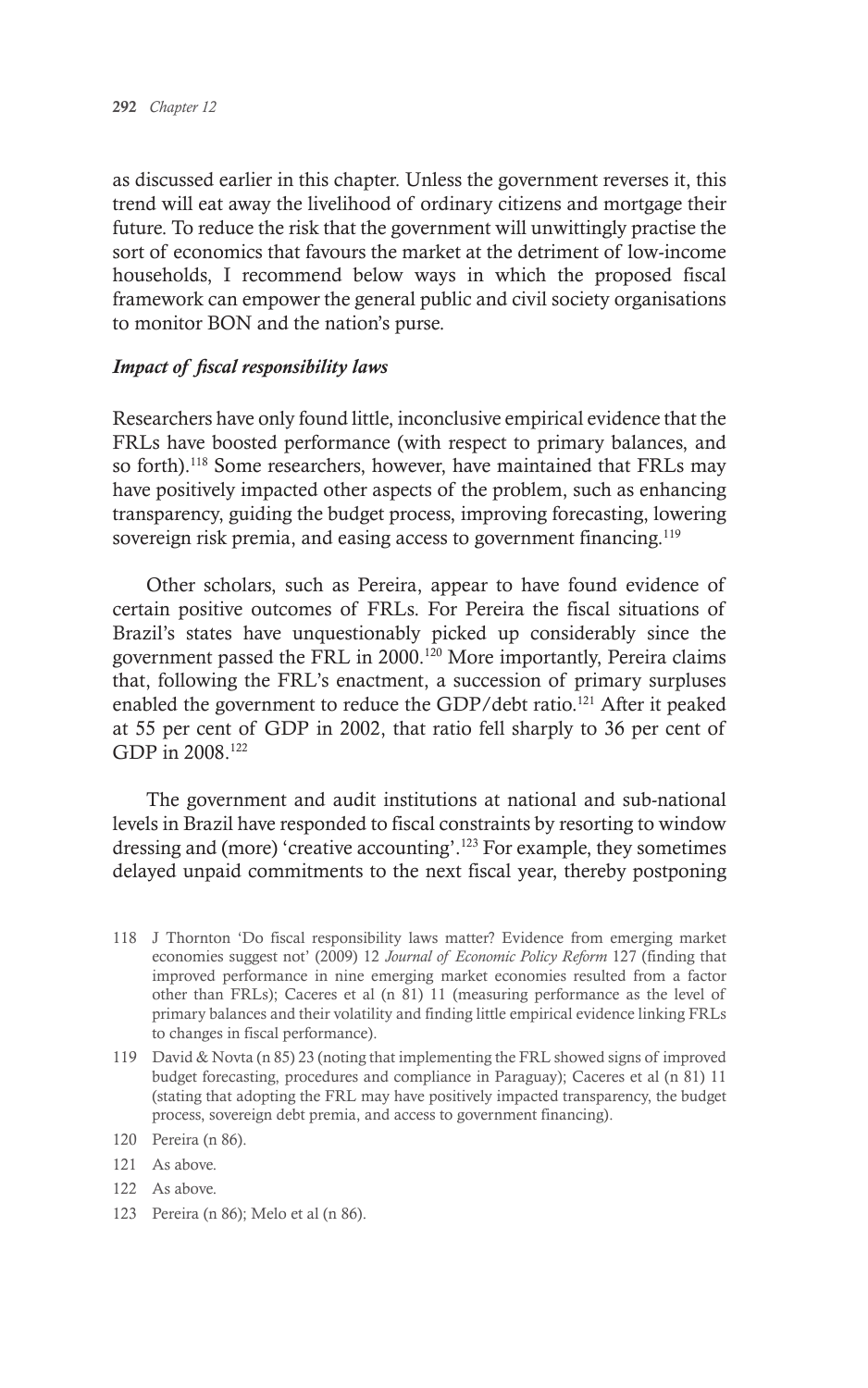the effect of those commitments on the primary balance.<sup>124</sup> Although undesirable, these efforts to evade the letter of the FRL through creative accounting reflects the binding nature of the FRL and confirms that civil servants will incur costs for breaching it.125 Pereira concludes that this response to fiscal constraints undermines the sustainability of fiscal balance.126

#### *Attempting to depoliticise fiscal policy*

By campaigning for FRLs, I urge governments to depoliticise fiscal policy. I know that this proposition goes against the grain. For instance, some finance experts have pointed out that the way the existing macroeconomic orthodoxy pressures governments to depoliticise monetary policy by insulating central banks from politics will not work in the case of fiscal policy. As Hemming and Joyce noted, designing fiscal policy proves more complicated than formulating monetary policy, especially because decisions about tax, expenditure and borrowing have complex and often contentious consequences in terms of distribution.<sup>127</sup> For that reason, they believe that such decisions should only be made by those democratically accountable for their consequences.128

In the next parts of this chapter I justify my plea. In essence, I maintain that, of the all the institutions that could assume the mantle of fiscal council in Namibia , the central bank stands out as the one that can advise and restrain the government on fiscal matters most effectively and most independently.

#### *Strengthening the fiscal framework*

For David & Novta, whether a FRL works effectively depends, at the end of the day, on measures to strengthen the legal and institutional aspects of the fiscal framework.129 This generally means that governments must develop systems designed to manage public expenditures so that they can monitor and enforce FRLs adequately.130 Still, FRLs, however effective in

- 124 Melo et al (n 86).
- 125 As above.
- 126 Pereira (n 86).
- 127 Hemming & Joyce (n 99) 205-206.
- 128 As above.
- 129 David & Novta (n 85) 24.
- 130 As above.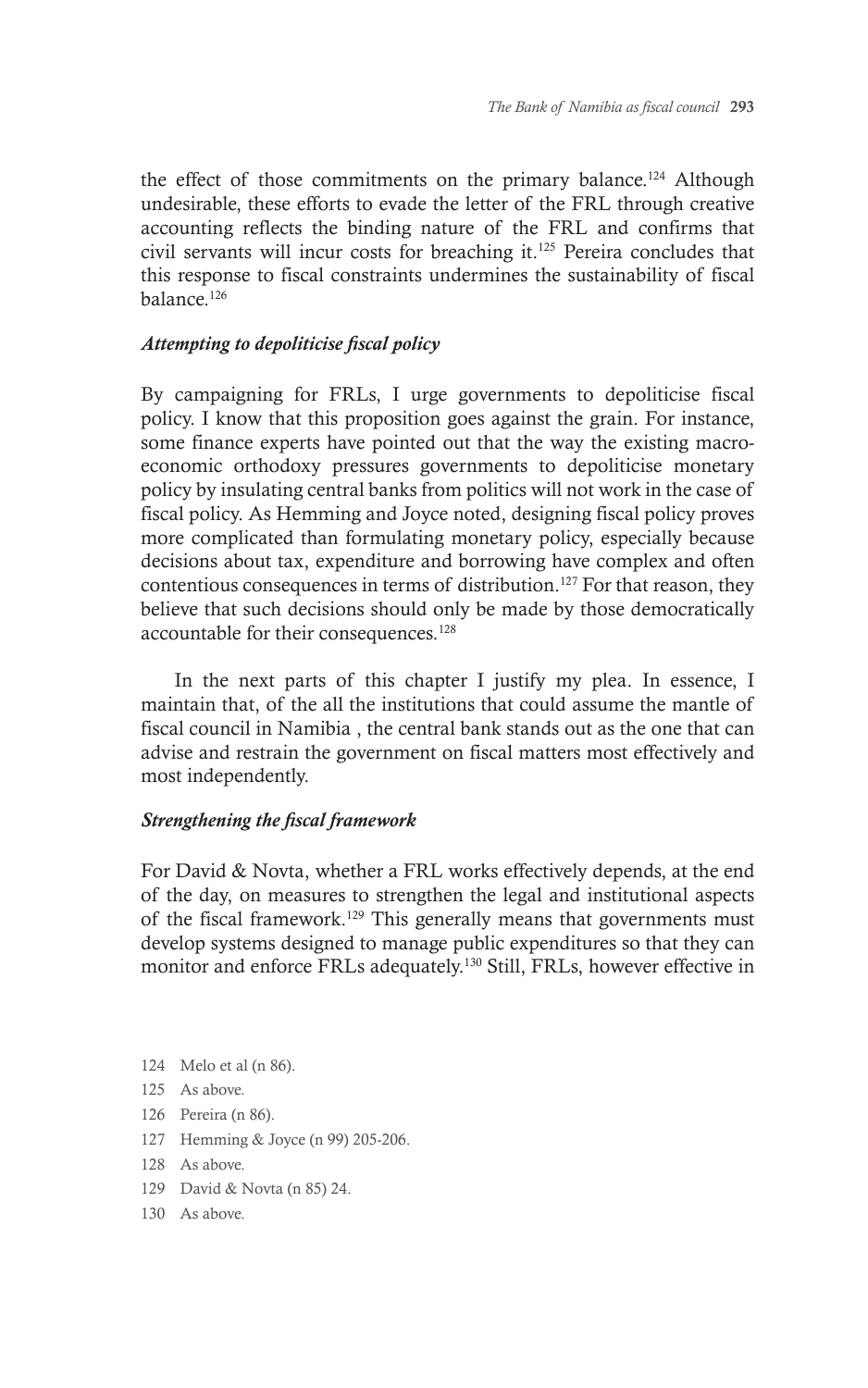helping to improve fiscal management, cannot substitute for strong budget frameworks and a commitment to prudent fiscal policy.<sup>131</sup>

## 12.6.2 Fiscal fatigue

Fournier and Fall calculated a function that gives the value of the debt limit to react to assessments by markets of the probability of a government to default on a public debt.132 They found that, at high debt levels, the primary balance displays fiscal fatigue.<sup>133</sup> 'Fiscal fatigue' relates to the ability of the primary balance to increase at the same pace as higher interest payments, as debt soars.<sup>134</sup> Fatigue happens when it becomes ever more difficult for a heavily-indebted government to produce sustainable primary balances.

Both fiscal fatigue and markets' assessment of the probability to default on a growing debt – an assessment reflected by interest rate – determine the debt limit beyond which debt cannot roll over. The framework developed by Fournier and Fall illustrates the contingent nature of debt limits and the vulnerability of governments when conditions in the market and the macro-economy change.<sup>135</sup> Their model-based framework calculates the debt limits of advanced economies.

Ghosh et al put forth a framework that employs the notion of fiscal space, which they define as the difference between a country's current debt level and its debt limit.136 That stochastic model takes into account 'fiscal fatigue' and 'fiscal space'. In other words, fatigue kicks in when, after the debt level rises above a certain threshold, a government abandons efforts to consolidate its finances to repay its debts. This phenomenon implies that governments no longer increase their primary balance to keep their debts from accumulating.137 Fournier and Fall estimated that, above 170 per cent of GDP, OECD governments exhibited fiscal fatigue.138 However, at 120 per cent of GDP, governments react strongly to rising debt.139

- 131 As above.
- 132 Fournier & Fall (n 102) 30.
- 133 Fournier & Fall (n 102) 32.
- 134 Ghosh et al (n 72) F5, F6. See also Fournier & Fall (n 102) 30.
- 135 Fournier & Fall (n 102) 30.
- 136 Ghosh et al (n 72) F4.
- 137 Fournier & Fall (n 102) 31.
- 138 Fournier & Fall (n 102) 32.
- 139 Fournier & Fall (n 102) 40.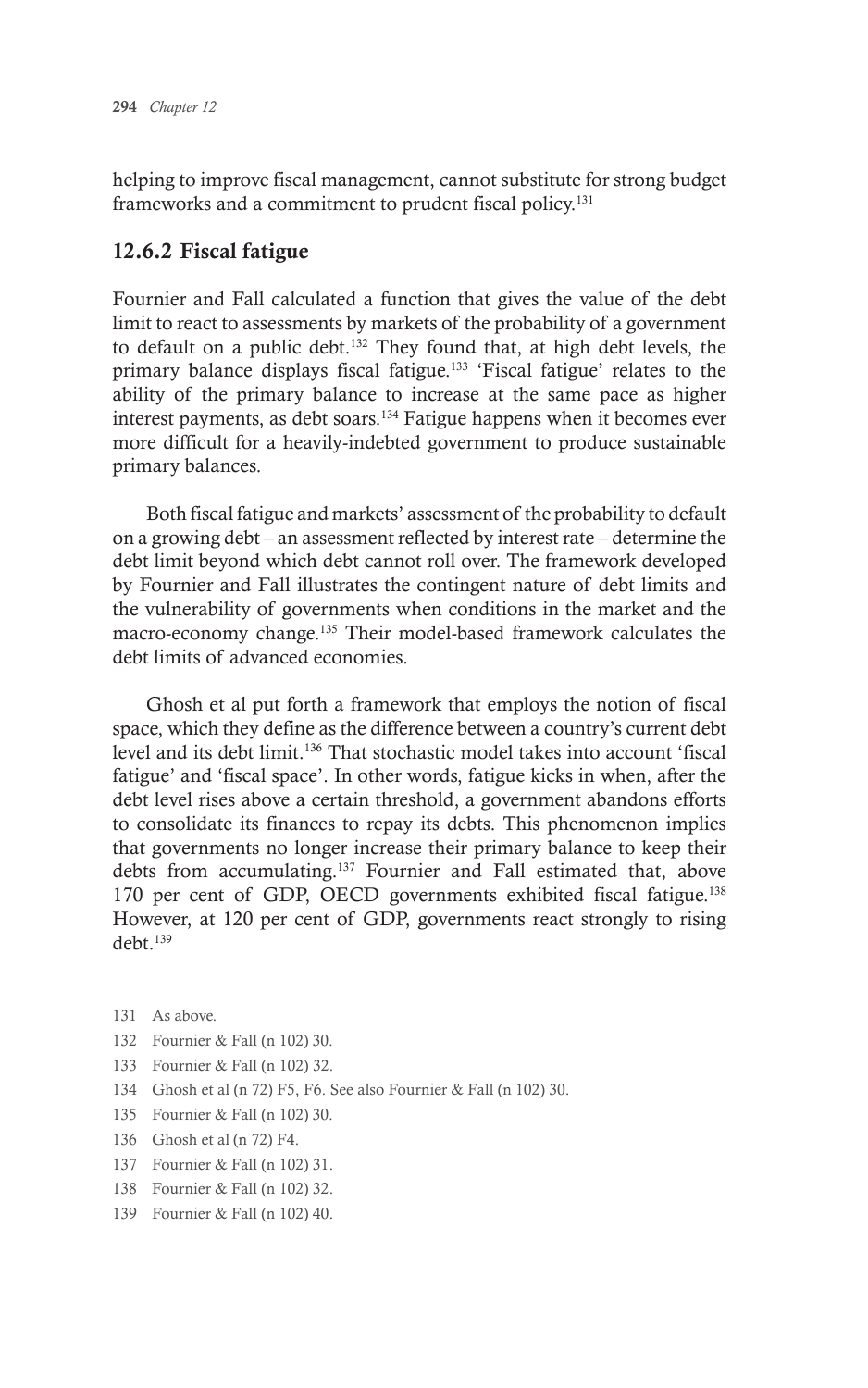Debt limits vary depending on fiscal fatigue. If fatigue materialises at a lower debt level in the future, debt limits get revised down; if it occurs at a higher debt level, debt limits go up.140 Using that model, Ghosh et al found in 2013 that debt limits and corresponding fiscal space vary widely across countries, ranging from 150 per cent and 250 per cent of GDP.141 In addition, a number of countries, such as Greece, Iceland, Italy and Portugal, had little to no fiscal space whereas countries such as Australia and South Korea enjoyed ample space.<sup>142</sup>

However, the debt limits found by scholars<sup>143</sup> such as Ghosh et al will hardly have any relevance for Namibia, SADC countries, or other countries in the developing world because they only applied to 'advanced' economies. Based on the debt limits identified in advanced economies, researchers could maybe hypothesise the debt limit of a given developing country, but the macro-economic conditions that helped to fix the debt limits of developed countries contrast sharply with those obtaining in developing and least-developed countries.

#### 12.6.3 The central bank as fiscal council

As I have explained earlier, the central bank in Namibia acts as a fiscal agent, a fiscal advisor, a lender, a foreign-borrowing expert, and a publicdebt manager. I submit that, taken together, *these multiple roles have transformed the central bank into a fiscal council*.

The Bank of Namibia may be better equipped to act as fiscal council than the Auditor-General, the Ministry of Finance, a parliamentary committee such as the Swedish Council, or a specialised agency within the executive branch. Why? Because the BON Act shields the independence of the central bank like no other laws do for any of these other bodies. The BON Act not only safeguards the independence of the central bank,<sup>144</sup> but also penalises any person who interferes with such independence  $-$  a criminal offence punished by a fine not exceeding 2 million N\$/Rand or

- 140 Fournier & Fall (n 102) 36.
- 141 Ghosh et al (n 72) F22.
- 142 As above.
- 143 See eg B Fincke & A Greiner 'Debt sustainability in selected Euro area countries: Empirical evidence estimating time-varying parameters' (2011) 15 *Studies in Nonlinear Dynamics and Econometrics* 1 (testing the sustainability of public debt in some countries of the Eurozone, including Portugal, Italy, Ireland, Greece and Spain); B Fincke & A Greiner 'How to assess debt sustainability? Some theory and empirical evidence for selected Euro area countries' (2012) 44 *Applied Economics* 3717.
- 144 BON Act sec 5.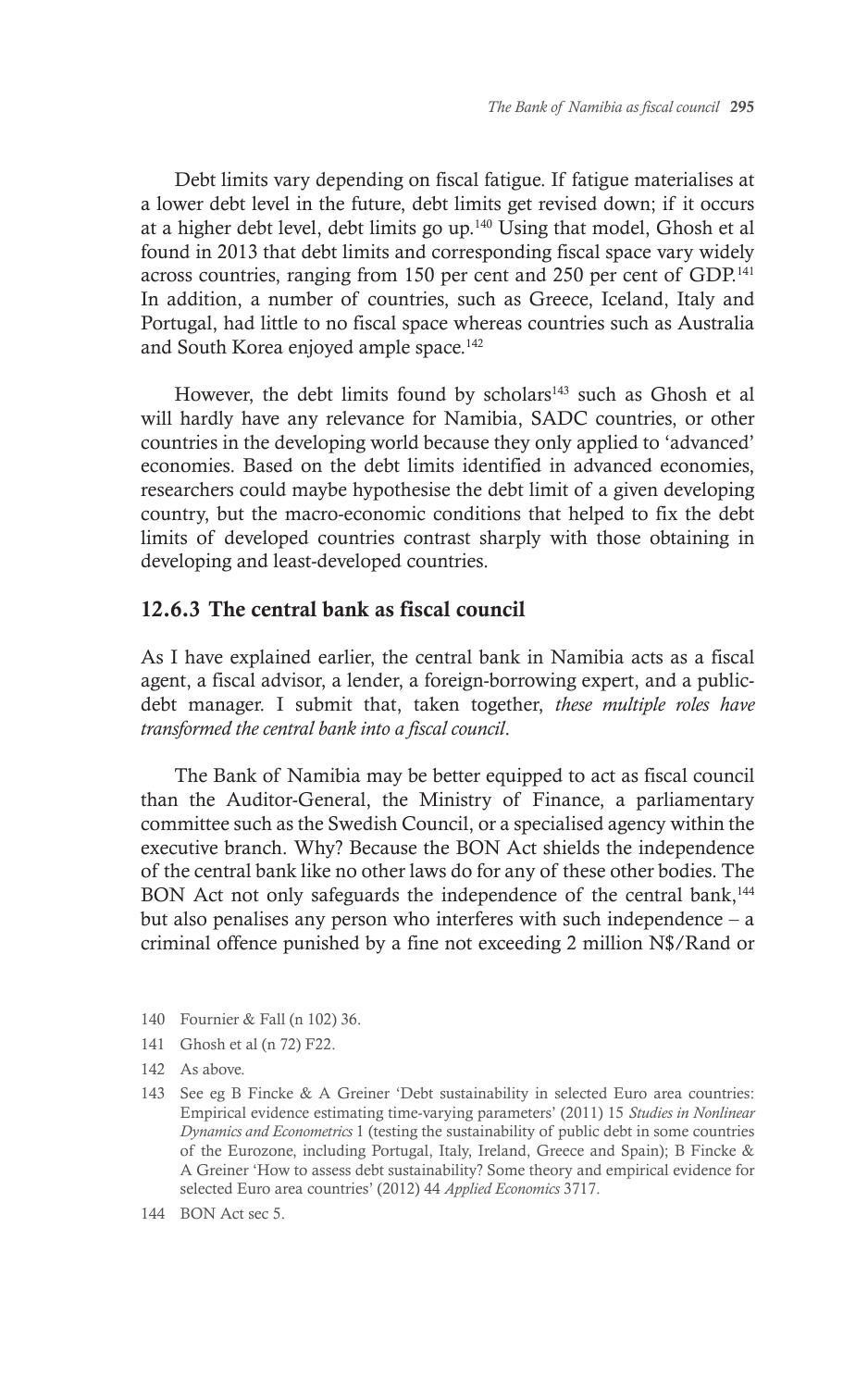by a jail term not exceeding 20 years.145 In so doing, Namibia went much further than what the SADC Central Bank Model Law recommended.<sup>146</sup>

Some scholars have advised against proposals to depoliticise the budget and fiscal policy in the manner that monetary policy is.147 They reason that fiscal policy has proved more complex and more politicised by nature than monetary policy.148 They think it naïve to believe that the ruling party would risk becoming unpopular or losing the next elections only in the name of neoliberalism $149$  or fiscal prudence. In the process, the BON would likely lose its independence *vis-à-vis* the executive.

However, precisely because electoral cycles will induce the government to spend imprudently, a fiscal council with a legally-enforceable independence can restrain the Finance Minister, thereby functioning like a commitment technology. As Schaumburg and Tambalotti enthused, '[t] hanks to this technology, policymakers can guarantee their own promises' in spite of democratic pressures.150

At any rate, the world has entered an age of fiscal prudence after the COVID-19 pandemic has dried state coffers. Even if the drafters of the BON Act never intended to turn it into a fiscal council, they might as well repurpose the central bank now. If Namibian policy makers choose that route, they would still have to embed the BON-fiscal council within a proper fiscal responsibility framework. This FRL would strengthen the fiscal council in its tasks.

Moreover, the BON Act requires the central bank governor to report at least once a year to Parliament about its activities. This requirement ensures that, though operating independently, this central bank would nonetheless account for its actions to the people of Namibia, which aligns with article  $95(k)$  of the Constitution – a provision that presses the government to encourage the masses to influence government policy through debates. The governor could table debt sustainability analysis

<sup>145</sup> BON Act sec 5(3).

<sup>146</sup> See Southern African Development Community *Explanatory Guide to the SADC Central Bank Model Law* (2011) 53-62.

<sup>147</sup> See eg JA Dorn 'Maintaining distance between monetary and fiscal policy' *Cato Institute* (18 November 2020), https://www.cato.org/publications/pandemics-policy/ maintaining-distance-between-monetary-fiscal-policy (accessed 1 March 2021).

<sup>148</sup> See Hemming & Joyce (n 99) 205-206.

<sup>149</sup> Admittedly, New Zealand enacted the first FRL around the time neoliberal policies were on the rise in that country.

<sup>150</sup> 2005.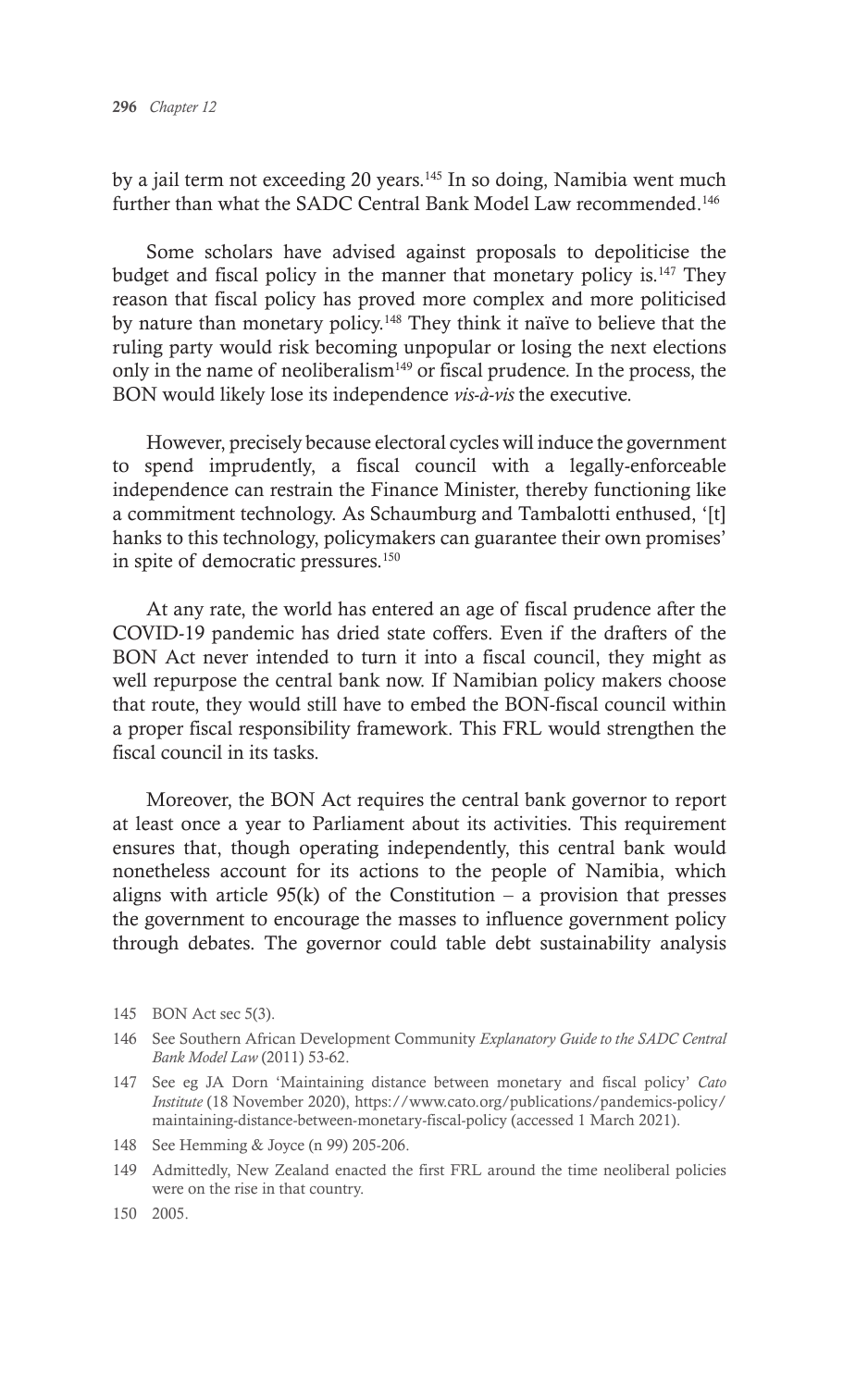in Parliament to facilitate those debates. Although the impact of FRL has remained inconclusive, this reporting requirement, coupled with the strong independence of the BON-fiscal council, should allow the FRL to have the teeth that it needs to succeed. They key here is to have more eyes on the money.

# 12.7 Conclusion

The COVID-19 pandemic has been a trial of strength for Namibia's fiscus and budget system. The Namibian experience with the COVID-19 is instructive because it gives an idea of how a developing country run by a fairly capable and well-managed government can address the pandemic. As one of Africa's best-governed countries, the Namibian example does not statistically represent governance standards on the continent, but it sets an example that other African countries can aspire to when thinking about what they could realistically and feasibly achieve, if they lift their game, in fighting this pandemic and the next one(s).

At very few points in time in human history have governments met head-on the sort of stark choices that developing nations face now. They either plunge deeper into the debt ditch or watch their economies sink. These brutal realities underscore the quagmire in which the developing country finds itself and test the steel of the country's fiscal architecture.

To enlighten policy makers, fiscal authorities and other stakeholders in contracting more debt more responsibly, this chapter outlined a model fiscal responsibility law, with the central bank as a linchpin. The Bank of Namibia stands in a better position than the Auditor-General, a parliamentary committee or a court, to function like a fiscal council. BON boasts two advantages over these other bodies: First, it enjoys a legallyprotected independence, in a country with a sterling reputation for its strict adherence to the law; second, it has greater expertise and more resources in matters pertaining to the macro-economy and system-wide risks.

Critics could counter that, given that fiscal policy can affect the reelection chances of a government, the presence of a fiscal council would impel the government to interfere with the BON's independence or operations. Even if future events vindicated the critics, BON would still be the institution most apt to resist interference from government and other powerful interests.

Hopefully, with the fiscal responsibility framework recommended in this chapter, policy makers will not have to think twice about how to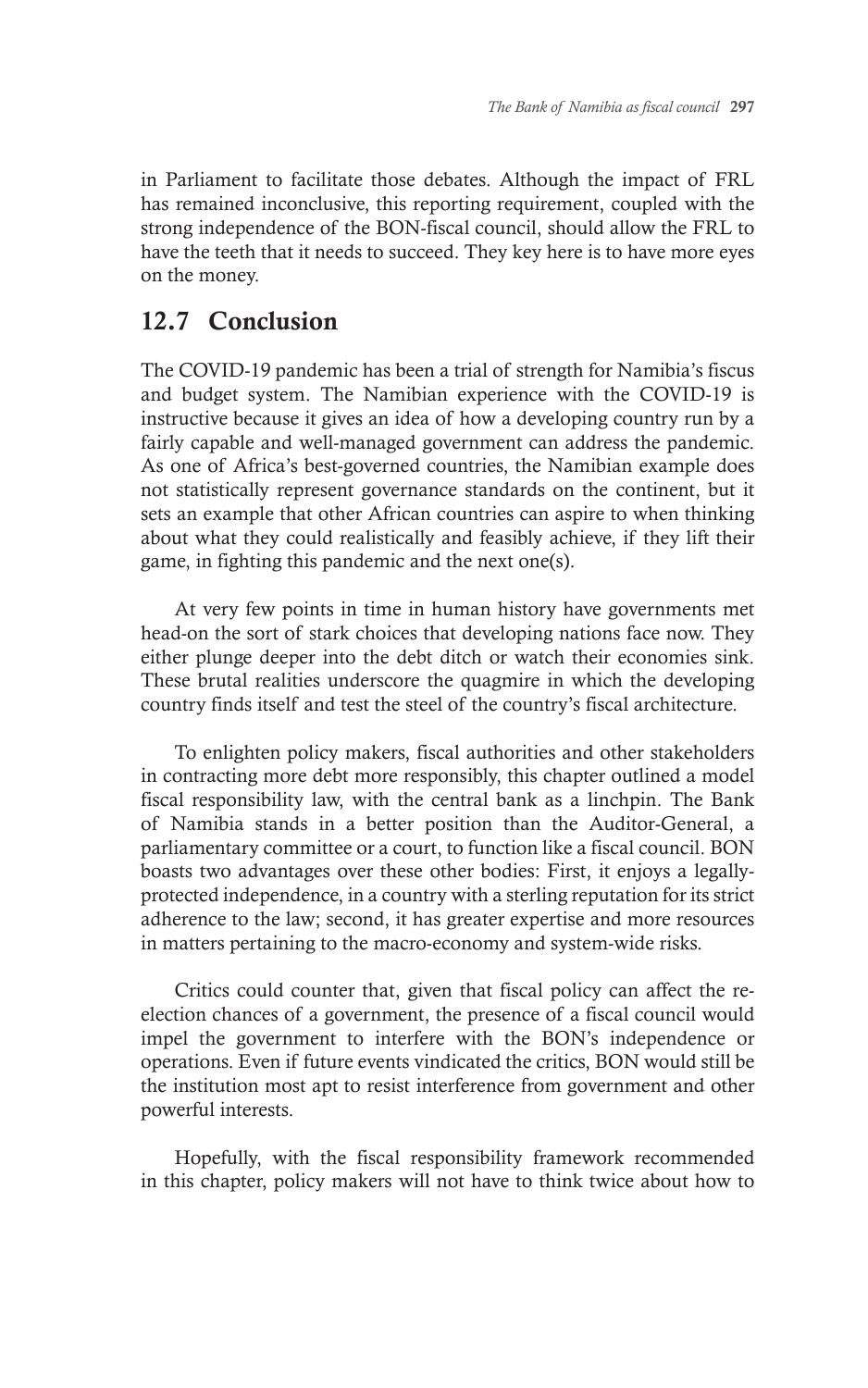298 *Chapter 12*

balance short-term emergency borrowing and long-term development the next time a pandemic comes around.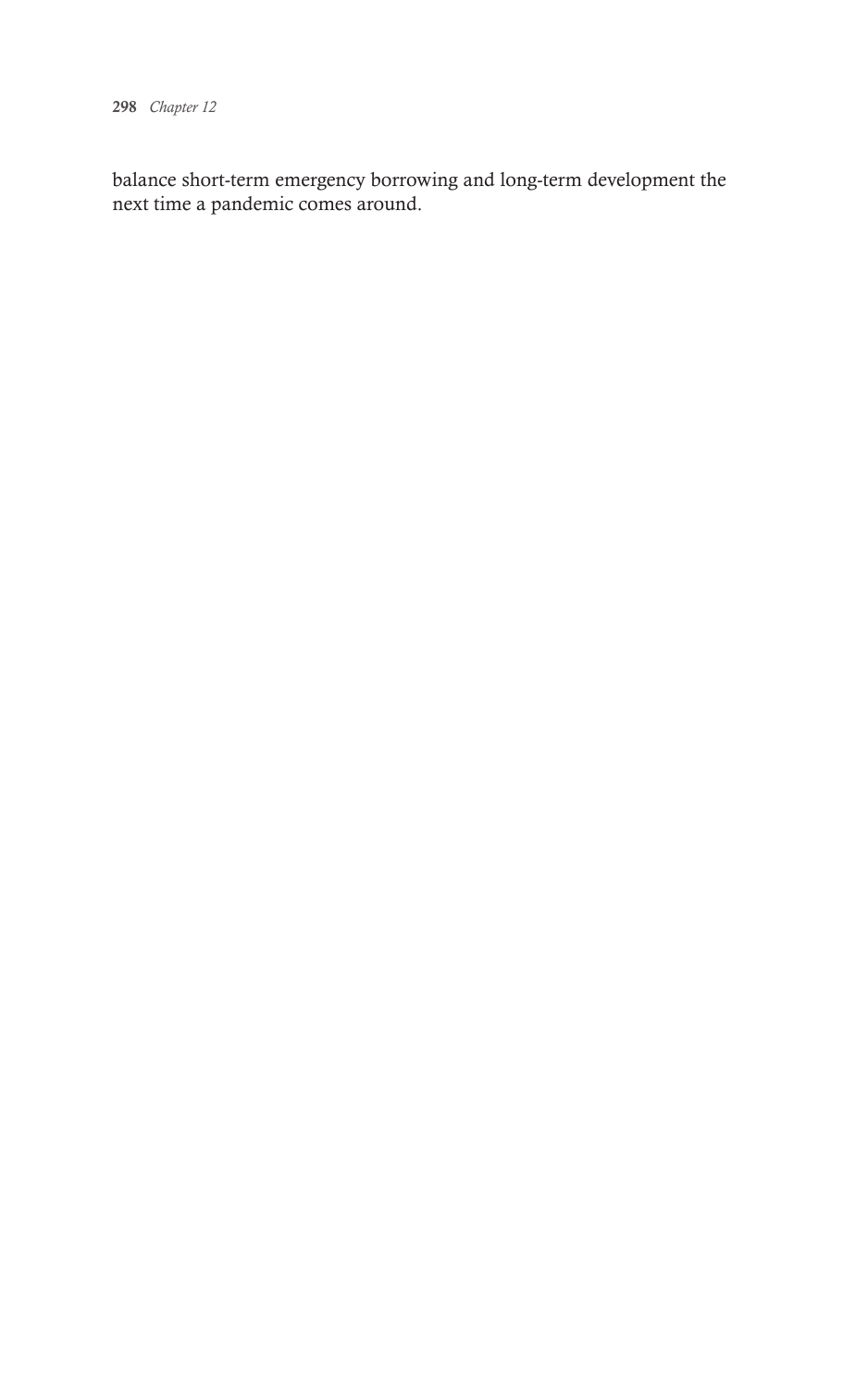# References

- Aaskoven, L 'Do fiscal rules reduce political polarisation' (2019) 18 *Comparative European Politics* 630
- Amukeshe, L 'Govt in deeper debt ditch' *The Namibian* (21 October 2020) 1
- Borensztein, E et al 'Debt sustainability under catastrophic risk: The case for government budget insurance' (2007) Inter-American Development Bank Working Paper 607 4
- Brandt, E 'PDM labels IMF loan as "rent-seeking"… Says money will disappear in bottomless pit' *New Era* (4 August 2020), https://neweralive.na/posts/pdmlabels-imf-loan-as-rent-seekingsays-money-will-disappear-in-bottomless-pit (accessed 25 August 2020)
- David, AC & Novta, N 'A balancing act: Reform options for Paraguay's fiscal responsibility law' (2016) International Monetary Fund Working Paper WP/16/226
- Dorn, JA 'Maintaining distance between monetary and fiscal policy' *Cato Institute*  (18November 2020), https://www.cato.org/publications/pandemics-policy/ maintaining-distance-between-monetary-fiscal-policy (accessed 1 March 2021)
- Fincke, B & Greiner, A 'Debt sustainability in selected Euro area countries: Empirical evidence estimating time-varying parameters' (2011) 15 *Studies in Nonlinear Dynamics and Econometrics* 1
- Fincke, B & Greiner, A 'How to assess debt sustainability? Some theory and empirical evidence for selected Euro area countries' (2012) 44 *Applied Economics* 3717
- Fournier, JM & Fall, F 'Limits to government debt sustainability in OECD countries' (2017) 66 *Economic Modelling* 30
- Ghosh, AR et al 'Fiscal fatigue, fiscal space and debt sustainability in advanced economies' (2013) 123 *Economic Journal* F4
- Ghosh, AR et al 'Fiscal fatigue, fiscal space and debt sustainability in advanced economies' (2013) 123 *The Economic Journal* F4
- Harvey, D *A brief history of neoliberalism* (Oxford University Press 2005)
- Heita, J 'We don't need an IMF loan Nico Smit' *Eagle FM* (3 August 2020), https://www.eaglefm.com.na/news/we-dont-need-an-imf-loan-nico-smit/ (accessed 25 August 2020)
- Heller, P 'Understanding fiscal space' (2005) International Monetary Fund Policy Discussion Paper PDP/05/4 3
- Hemming, R & Joyce, P 'The role of fiscal councils in promoting fiscal responsibility' in Cangiano, M, Curristine, T & Lazare, M (eds) *Public financial management and its emerging architecture* (IMF 2013) 205
- International Monetary Fund 'COVID-19 financial assistance and debt service relief' (27 May 2021), https://www.imf.org/en/Topics/imf-and-covid19/ COVID-Lending-Tracker (accessed 15 June 2021)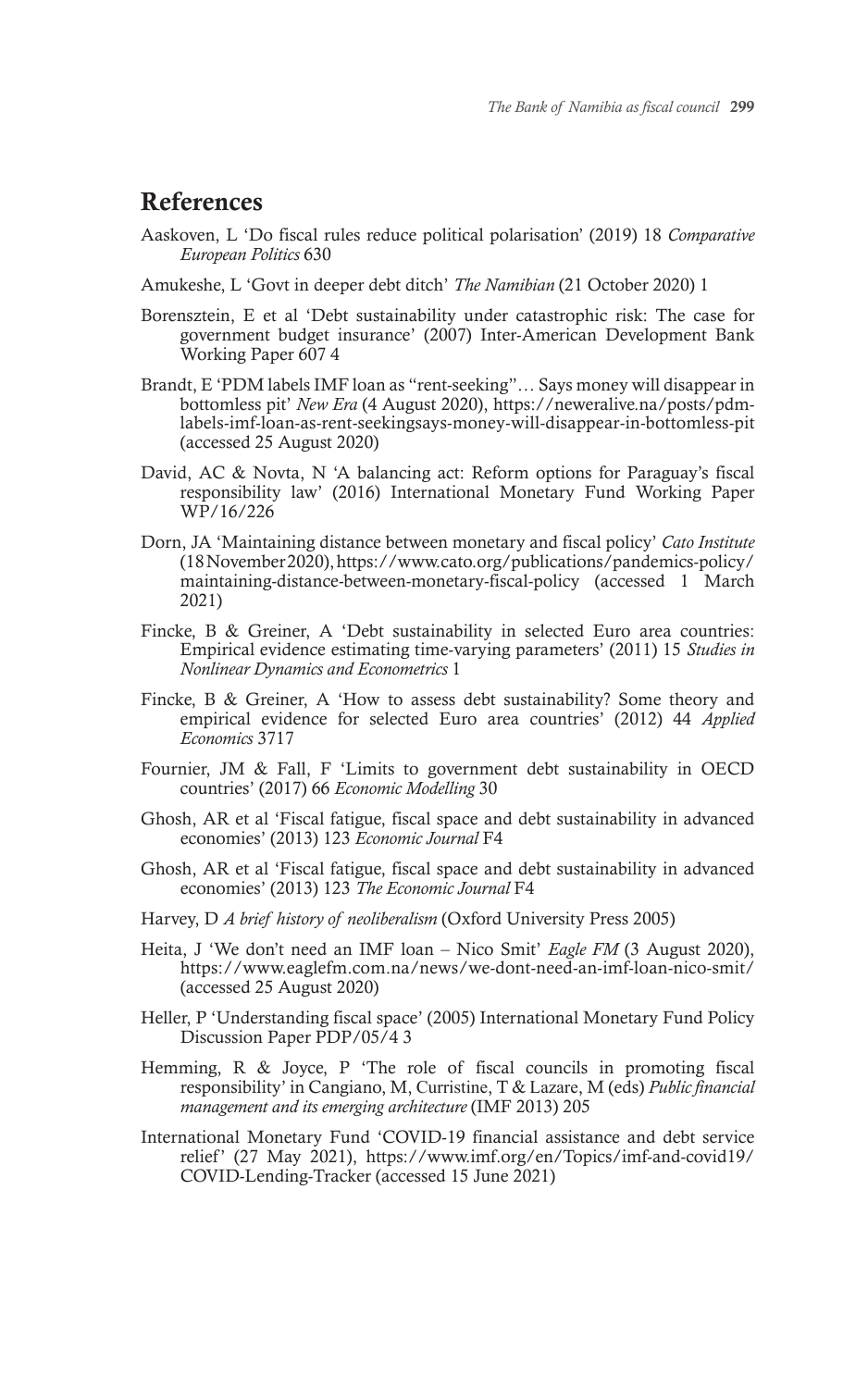- International Monetary Fund 'Financial position in the Fund for Namibia as of June 30, 2021' (30 June 2021), https://www.imf.org/external/np/fin/tad/ exfin2.aspx?memberKey1=689&date1key=2099-12-31 (accessed 12 July 2021)
- International Monetary Fund 'IMF executive board approves US \$270,83 million disbursement to Namibia to address the COVID-19 pandemic' (31 March 2021), https://www.imf.org/en/News/Articles/2021/04/01/pr2195 namibia-imf-executive-board-approves-disbursement-to-address-covid-19 pandemic (accessed 15 June 2021)
- International Monetary Fund 'IMF executive board approves US \$4,3 billion in emergency support to South Africa to address the COVID-19 pandemic' (27 July 2020), https://www.imf.org/en/News/Articles/2020/07/27/ pr20271-south-africa-imf-executive-board-approves-us-billion-emergencysupport-covid-19-pandemic (accessed 15 June 2021)
- International Monetary Fund 'Policy responses to COVID-19', https://www.imf.org/ en/Topics/imf-and-covid19/Policy-Responses-to-COVID-19 (accessed 29 April 2021)
- International Monetary Fund *Namibia: Staff report for the 2019 Article IV consultation*  (2019)
- Ipumbu Shiimi, Minister of Finance 'FY2020/2021 Mid-Year Budget Review and Medium Term Budget Policy Statement', https://mof.gov.na/docum ents/35641/36583/2020\_21+Mid-Year+Budget+Review+and+Medium-Term+Policy+Statement+.pdf/7bade6a3-7108-f792-d0f2-6a534fda937c (accessed 8 March 2021)
- Kelsey, J '"Regulatory responsibility": Embedded neoliberalism and its contradictions' (2010) 6 *Policy Quarterly* 36
- Klein, N *The shock doctrine: The rise of disaster capitalism* (Henry Holt & Co 2007)
- Kleinfeld, J 'Namibian president caught in new fishing corruption allegations' *Al Jazeera* (2 April 2021), https://www.aljazeera.com/news/2021/4/2/ namibian-president-caught-in-new-fishing-corruption-allegations (accessed 29 April 2021)
- Kopits, G 'Fiscal rules: Useful policy framework or unnecessary ornament?' (2001) International Monetary Fund Working Paper 1/145
- Kopits, G 'Overview of fiscal policy rules in emerging markets' in Kopits, G (ed) *Rules-based fiscal policy in emerging markets. Procyclicality of financial systems in Asia* (Palgrave Macmillan 2004) 1
- Kregel, J 'Fiscal responsibility: What exactly does it mean?' (2010) Levy Economics Institute of Bard College Working Paper 206
- Lienert, I 'Should advanced countries adopt a fiscal responsibility law?' (2010) International Monetary Fund Working Paper WP/10/254 4
- Melo, M et al 'Creative accounting and the quality of audit institutions: The Achilles heel of the fiscal responsibility law in Brazil' (2009), http://citeseerx. ist.psu.edu/viewdoc/download?doi=10.1.1.320.6987&rep=rep1&type=pdf (accessed 2 November 2020)
- Müller, A, Storesletten, K & Zilibotti, F 'The political colour of fiscal responsibility' (2015) 14 *Journal of the European Economic Association* 252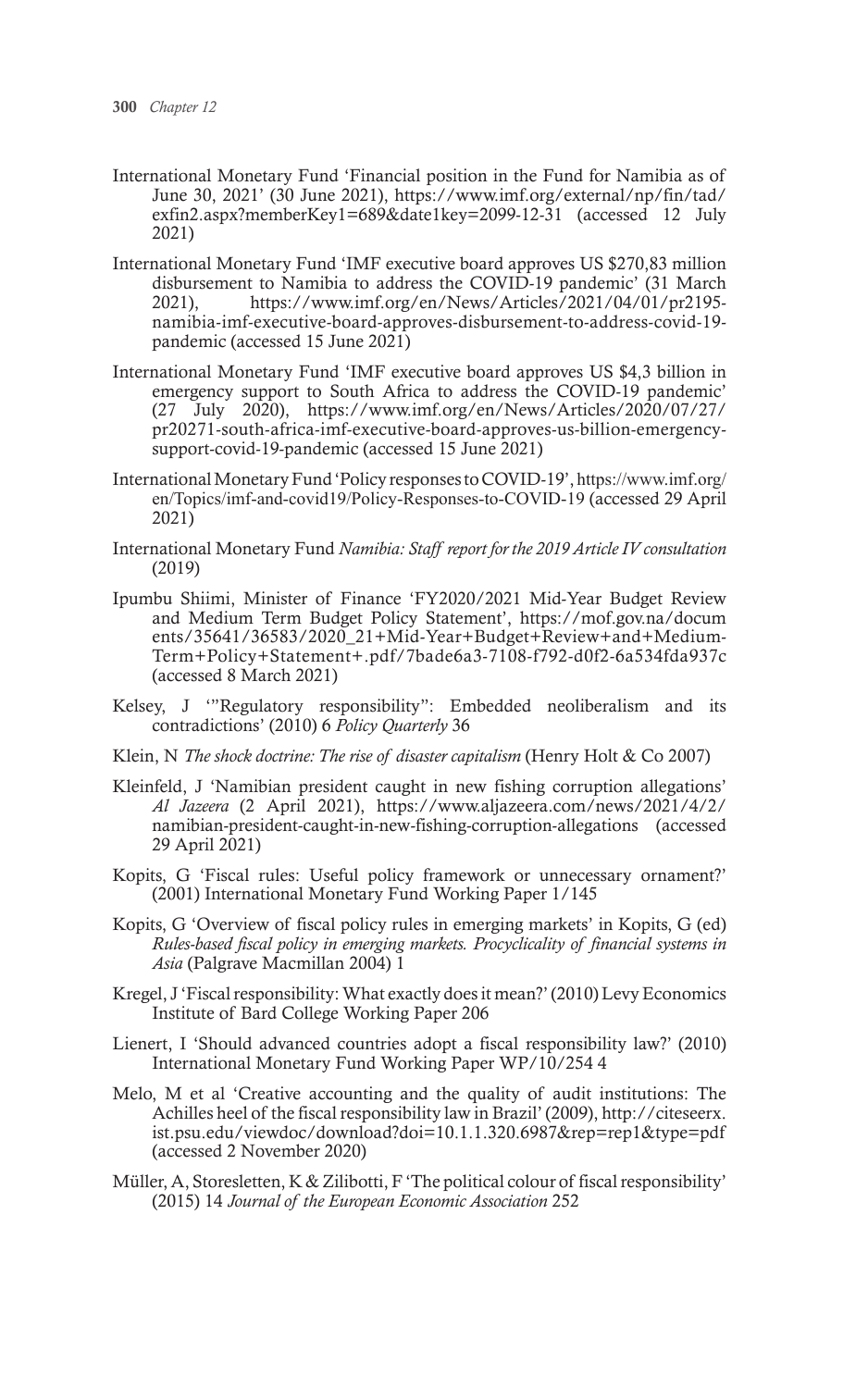- Mwinga, M et al *Namibia: Fiscal policy analysis* (First Capital Treasury Solutions (Pty) Ltd 2019)
- Newberry, S & Pallot, J 'Fiscal (ir)responsibility: Privileging PPPs in New Zealand' (2003) 16 *Accounting, Auditing and Accountability Journal* 467
- NHS 'SARS (severe acute respiratory syndrome)' (24 October 2019), https:// www.nhs.uk/conditions/sars/ (accessed 24 January 2021)
- Öner, C 'Inflation: Prices on the rise' (2017) *Finance and Development* 31
- Ortiz, I et al *Fiscal space for social protection: A handbook for assessing financing options* (ILO 2019)
- Palmer, JL & Penner, RG 'The hard road to fiscal responsibility' (2012) 32 *Public Budgeting and Finance* 4
- Pereira, C 'Brazil's fiscal responsibility law and the quality of audit institutions' (2010), https://www.brookings.edu/wp-content/uploads/2016/06/12\_ brazil\_pereira.pdf (accessed 2 November 2020)
- Posner, P & Blöndal, J 'Democracies and deficits: Prospects for fiscal responsibility in democratic nations' (2011) 25 *Governance* 11
- Preston, R *Crisis in the red zone: The story of the deadliest Ebola outbreak in history, and of the outbreaks to come* (Random House 2019)
- Quammen, D *Spillover: Animal infections and the next human pandemic* (WW Norton & Co 2012)
- Reinsdorf, MB 'COVID-19 and the CPI: Is inflation underestimated?' (2020) International Monetary Fund Working Paper WP/10/248 13
- Rosenwald, MS 'History's deadliest pandemics, from ancient Rome to modern America' *The Washington Post* (7 April 2020), https://www.washingtonpost. com/graphics/2020/local/retropolis/coronavirus-deadliest-pandemics/ (accessed 24 January 2021)
- Schwab, K & Malleret, T *COVID-19: The great reset* (Forum Publishing 2020)
- Scott, G 'New Zealand's Fiscal Responsibility Act' (1995) 2 *Agenda: A Journal of Policy Analysis and Reform* 3
- Shah, S *Pandemic: Tracking contagions, from cholera to Ebola and beyond* (Sarah Crichton Books 2016)
- Southern African Development Community *Explanatory Guide to the SADC Central Bank Model Law* (2011)
- The Treasury [New Zealand] *An introduction to New Zealand's fiscal policy framework*  (2015)
- Thornton, J 'Do fiscal responsibility laws matter? Evidence from emerging market economies suggest not' (2009) 12 *Journal of Economic Policy Reform* 127
- 'Why German politicians are fighting over the debt brake' *The Economist* (5 July https://www.economist.com/the-economist-explains/2021/07/05/whygerman-politicians-are-fighting-over-the-debt-brake (accessed 13 July 2021)